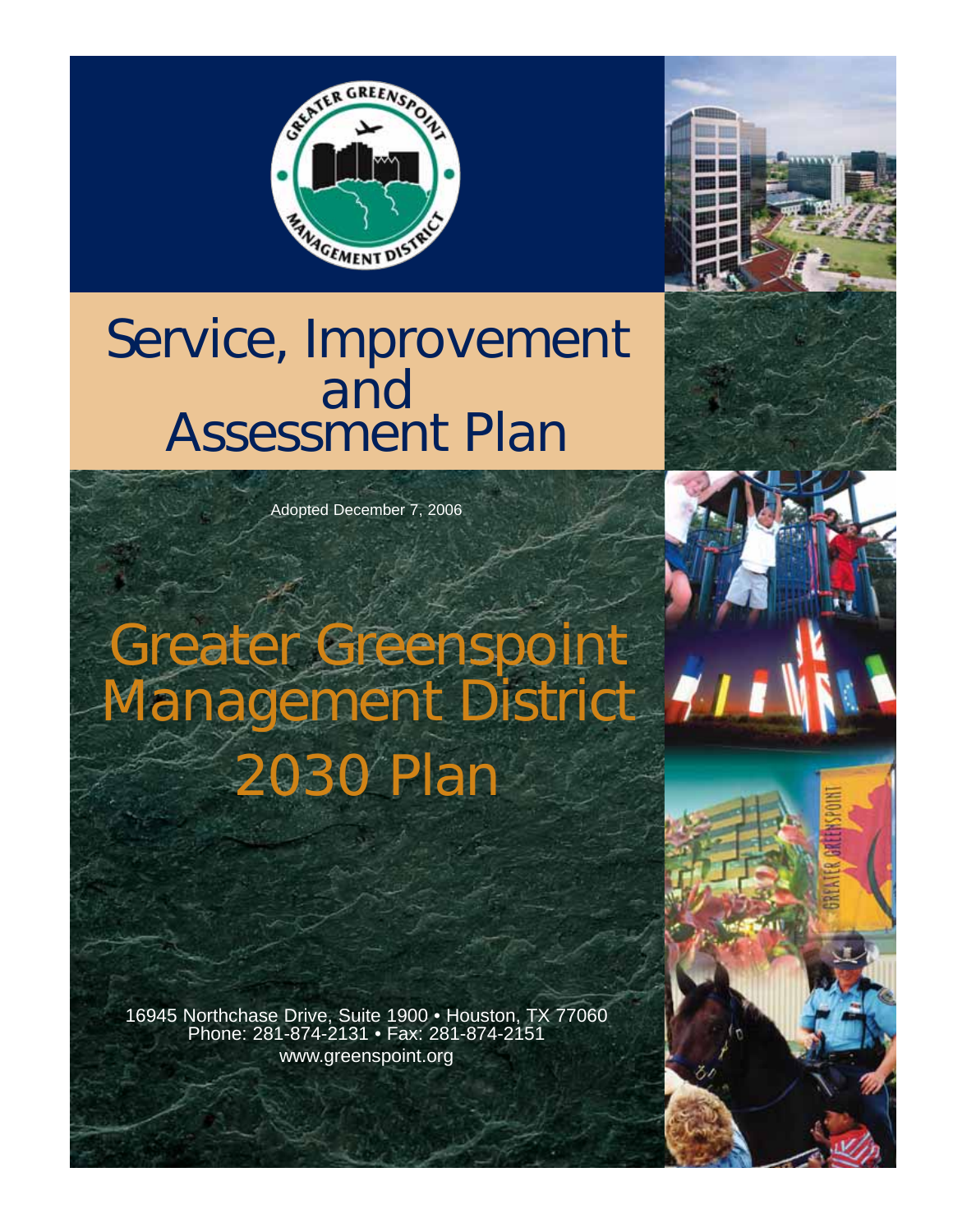# OUR VISION

Greenspoint is a well planned, high quality community, integrating regional and metropolitan commercial development with a stable, desirable residential neighborhood.

# OUR MISSION

Greater Greenspoint – Attracting the best in commercial and residential life to our appealing, safe, accessible and green activity center.

# OUR STATEMENT OF PURPOSE

The Greater Greenspoint Management District is a municipal entity created to ensure economic prosperity for Greenspoint's businesses and an exceptional quality of life for its employees and residents.

The District advocates for the Greenspoint area, partnering with public and private sectors to attract quality growth and development by providing services and amenities that enhance our property values and our attractiveness as a place to live, work, visit or invest.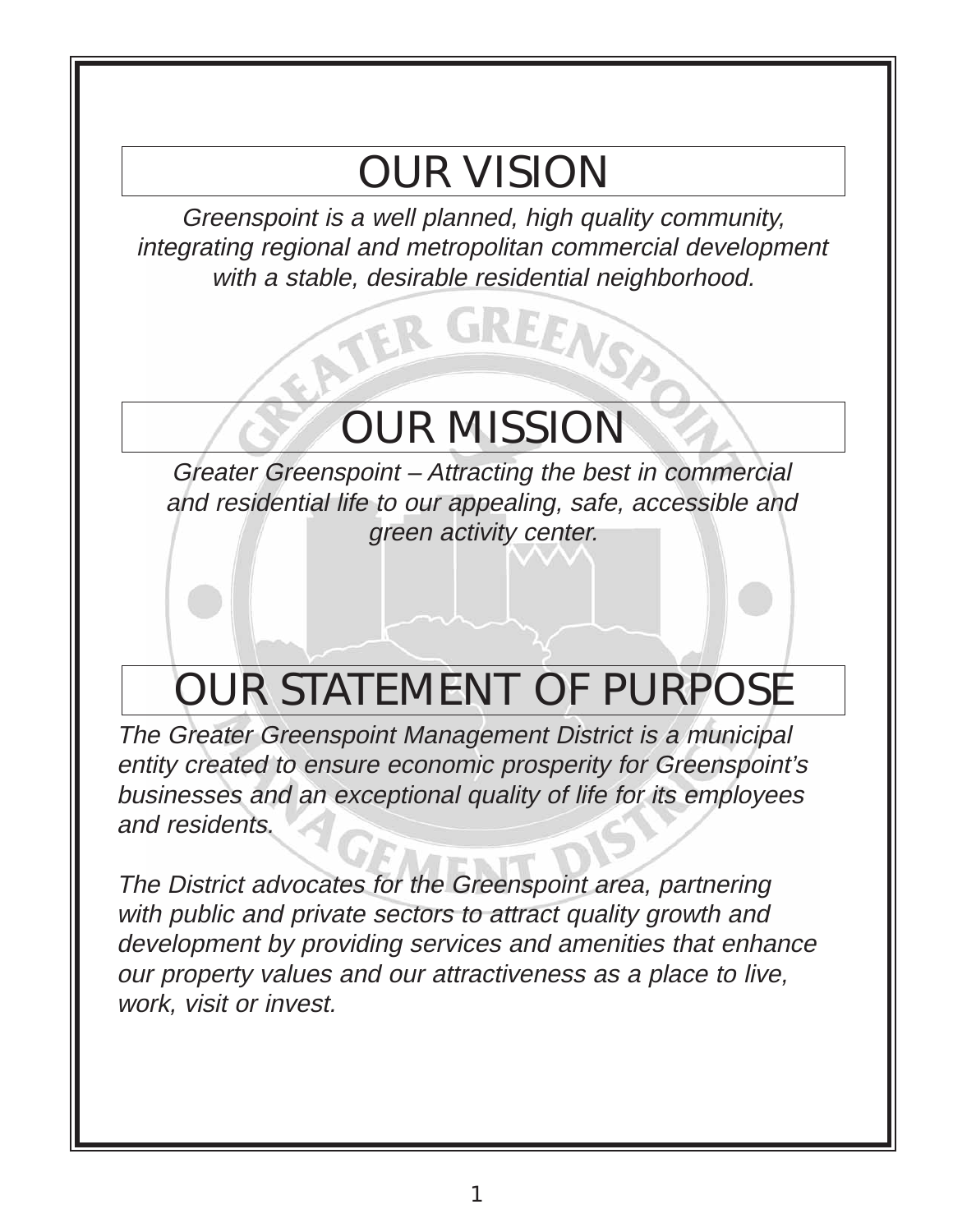# TABLE OF CONTENTS

| SERVICE, IMPROVEMENT AND ASSESSMENT PLAN                                          | <b>PAGE</b> |                  |
|-----------------------------------------------------------------------------------|-------------|------------------|
|                                                                                   |             | 3                |
| Table 1: Leveraging Partnerships To Enhance<br>Greenspoint's Service Improvements |             | 8<br>8<br>8<br>9 |
| Addressing Our Challenges and Opportunities                                       |             | 10<br>10         |
| THE GREATER GREENSPOINT DISTRICT 2030 PLAN  11                                    |             | 17<br>18         |
|                                                                                   |             |                  |
|                                                                                   |             |                  |
| FIGURE 1 - District Boundary Map By Streets & Property Lines  22                  |             |                  |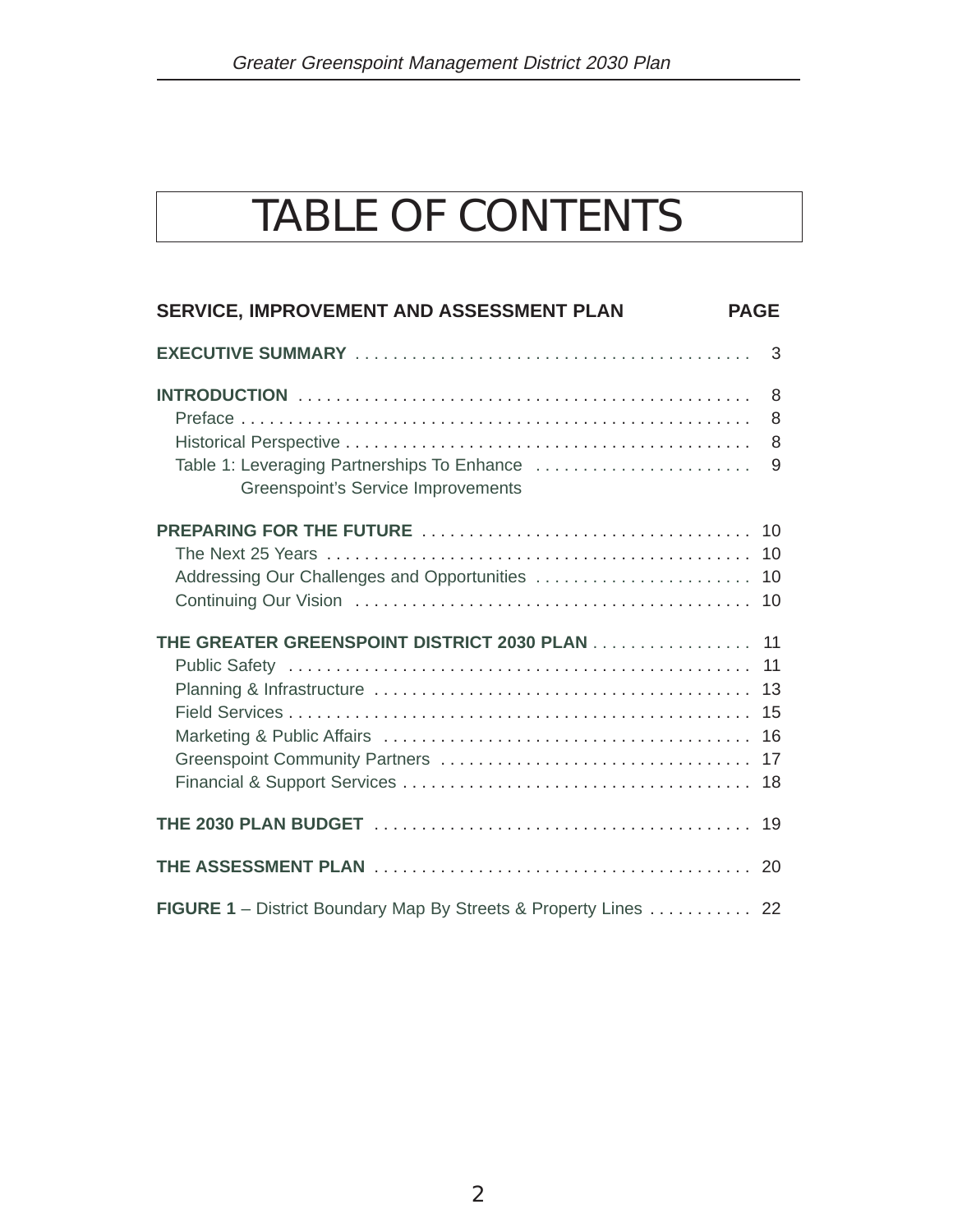# EXECUTIVE SUMMARY

(For details, refer to Page 8)

### **Preface**

This document is a plan setting forth our vision, goals, services, costs and funding through year 2030. This 2030 Plan will supersede the previous Ten-Year Plan (1997-2006).

# PREPARING FOR THE FUTURE

(Page 10)

### **The Next 25 Years**

Our 2030 Plan looks to the next 25 years because this is the time frame used throughout our region by public agencies, including the City of Houston, Harris County, Metro and Houston-Galveston Area Council—better enabling us to assert Greenspoint's needs into regional planning efforts.

### **Addressing Our Challenges and Opportunities**

- Greenspoint faces both needs and opportunities:
- Supplementing public safety services to compensate for declining Houston Police Department labor force.
- Monitoring transportation/mobility issues to keep pace with growth.
- Addressing Greens Bayou flooding.
- Redeveloping Greenspoint's ailing retail.
- Developing upscale housing to appeal to the area's corporate executives and employees.
- Creating a stronger identity to distinguish ourselves from the competition.
- Developing parks and recreational facilities to increase our quality of life.
- Maintaining visual appeal through landscaping and beautification projects.

# THE GREATER GREENSPOINT DISTRICT 2030 PLAN (Page 11)

Our Plan provides a base level of services and improvements to keep Greenspoint safe, attractive and competitive. Additionally, the Plan reviews the accomplishments of the past 15 years—not covered in this summary—and offers a guideline of programs and projects to help meet our future needs.

# PUBLIC SAFETY

(Page 11)

### **Objectives:**

- Continue the *crime reduction* trend established at the District's inception.
- Maintain *partnerships* with law enforcement to ensure highest level of service.
- Monitor code violations to eliminate safety hazards of unkempt properties.
- Heighten awareness of area public safety issues and initiatives.

### **Potential Programs & Projects:**

- Partner with HPD for additional patrol and investigative services.
- Conduct research to accurately analyze crime in Greenspoint relative to other Houston areas.
- Develop Crime Analysis Database to assist law enforcement agencies in targeting crime
- Pursue Site Specific Task Force operations to encourage private property improvements.
- Promote "Crime Prevention Through Environmental Design" (CPTED) practices.
- Share public safety information with industry-specific organizations.

# PLANNING & INFRASTRUCTURE (Page 13)

## **Objectives:**

- Develop area *master plans* and integrate them into regional, county and city planning.
- Implement a *technical assistance* program to help property owners and managers improve property values.
- Facilitate development and redevelopment activities of the Redevelopment Authority.

## **Potential Programs & Projects:**

- Address flooding along Greens Bayou.
- Facilitate park development at flood detention basins and other appropriate locations.
- Develop implementation strategies for Streetscape Identity Program.
- Support initiatives to ensure ease of mobility and accessibility in and around the District, including Light Rail.
- Complete the Airline Corridor Revitalization Plan.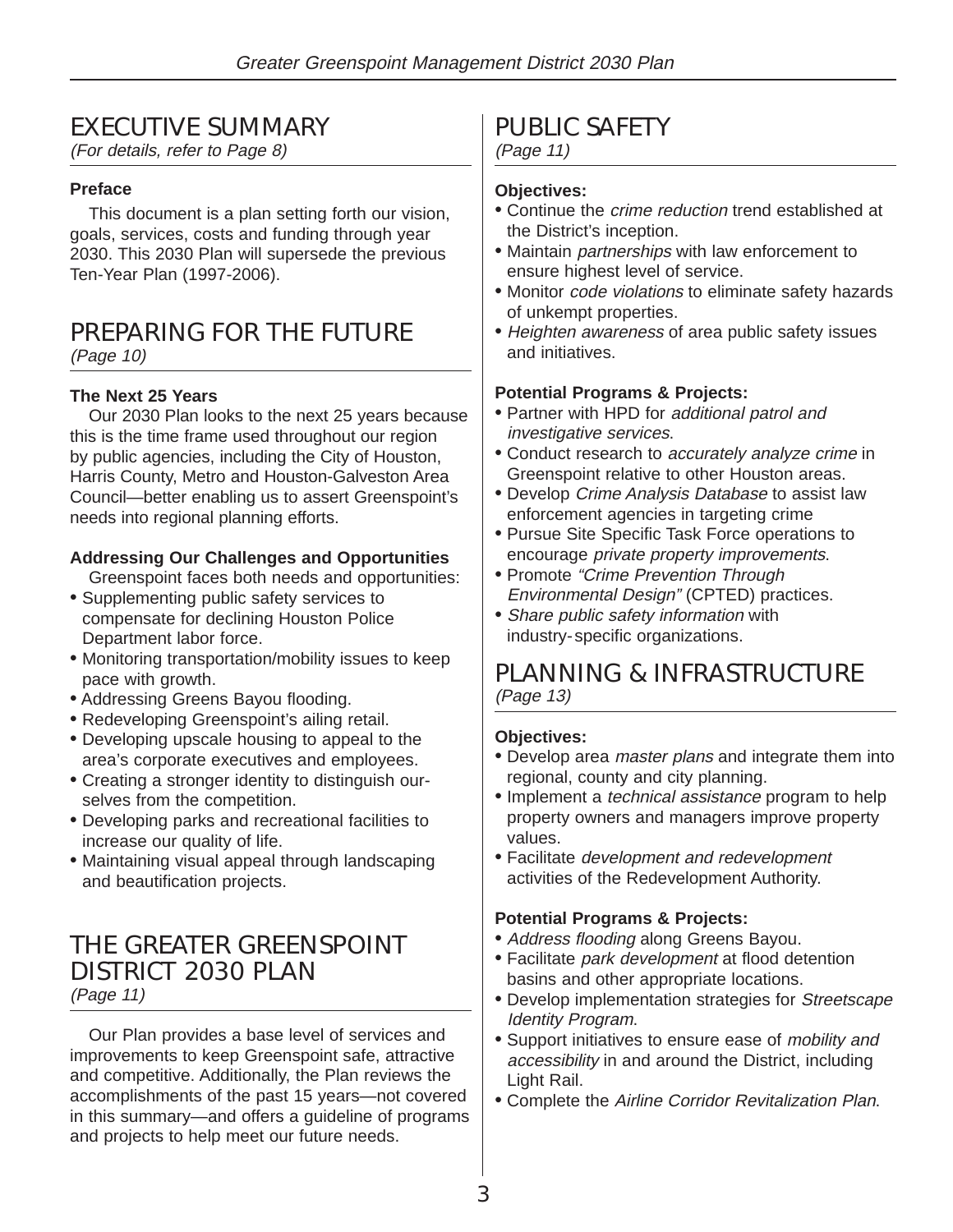# FIELD SERVICES

(Page 15)

## **Objectives:**

- Maintain an attractive physical environment.
- Maintain parks and trails at a level that evokes pride and ownership from park users.
- Seek ways to enroll others in maintaining their areas at a higher level.

### **Potential Programs & Projects:**

- Provide *landscape enhancements* to rights-of-way at key intersections, including I-45 and Sam Houston Parkway.
- Promote enforcement of city and county standards to clean neglected private and public property.
- Activate/reactivate property owners' associations that can share the maintenance burden.
- Encourage feelings of pride and ownership among District residents, businesses and employees, thus reducing necessary maintenance of public properties.

# MARKETING & PUBLIC AFFAIRS (Page 16)

## **Objectives:**

- Heighten awareness of Greenspoint with *public* relations and advertising programs.
- Expand relationships with Houston media.
- Communicate to our constituents the services and amenities of our area.
- Assist commercial real estate professionals in selling Greenspoint to their clients.
- Support the efforts of other organizations to promote Greenspoint.

## **Potential Programs & Projects:**

- "Brand" Greenspoint as a strong, attractive and thriving community—closely associating ourselves with our neighbor, Bush Intercontinental Airport.
- Create marketing materials that meet the needs of our various constituents.
- Capitalize on technologies to more effectively produce and disseminate information.
- Strengthen Greenspoint's name association with well-known area events.
- Get Greenspoint represented in the promotional materials of regional organizations.

# GREENSPOINT COMMUNITY PARTNERS

(Page 17)

### **Objectives:**

- Support initiatives funding the development, maintenance and/or improvement of District parks, open spaces and streetscape elements.
- Seek alternative funding sources to enhance public safety services.
- Work with District staff to identify projects for which alternative funding sources could be obtained.

### **Potential Programs & Projects:**

- Develop relationships with foundations likely to fund Greenspoint programs.
- Establish a corporate donor program for the Greater Greenspoint Public Safety Center.
- Develop relationships with *government funders*.
- Apply for grants to fund District programs and services.
- Implement project-specific fundraising promotions.

# FINANCIAL & SUPPORT SERVICES (Page 18)

## **Objectives:**

- Utilize human and financial resources in an efficient manner to accomplish the 2030 Plan.
- Maximize the services and improvements provided by the city, county and state.
- Provide oversight and management which is responsive to the needs of all Greenspoint property owners.
- Seek volunteer participation from all sectors of the District's property owners.
- Administer projects of the District in a way that serves as an example for other areas.
- Ensure the continuation of our 15-year record of total compliance audits.

### **Potential Programs & Projects:**

- Help ensure the most efficient use of monetary resources.
- Maintain compliance with the Open Records and Open Meetings Acts.
- Secure bids through the Request for Proposal (RFP) process for major purchases.
- Manage accounting and records-keeping requirements of Greenspoint Community Partners.
- Increase program expenditures with Minority, Women, and Disadvantaged Business Enterprises (MWDBE) companies.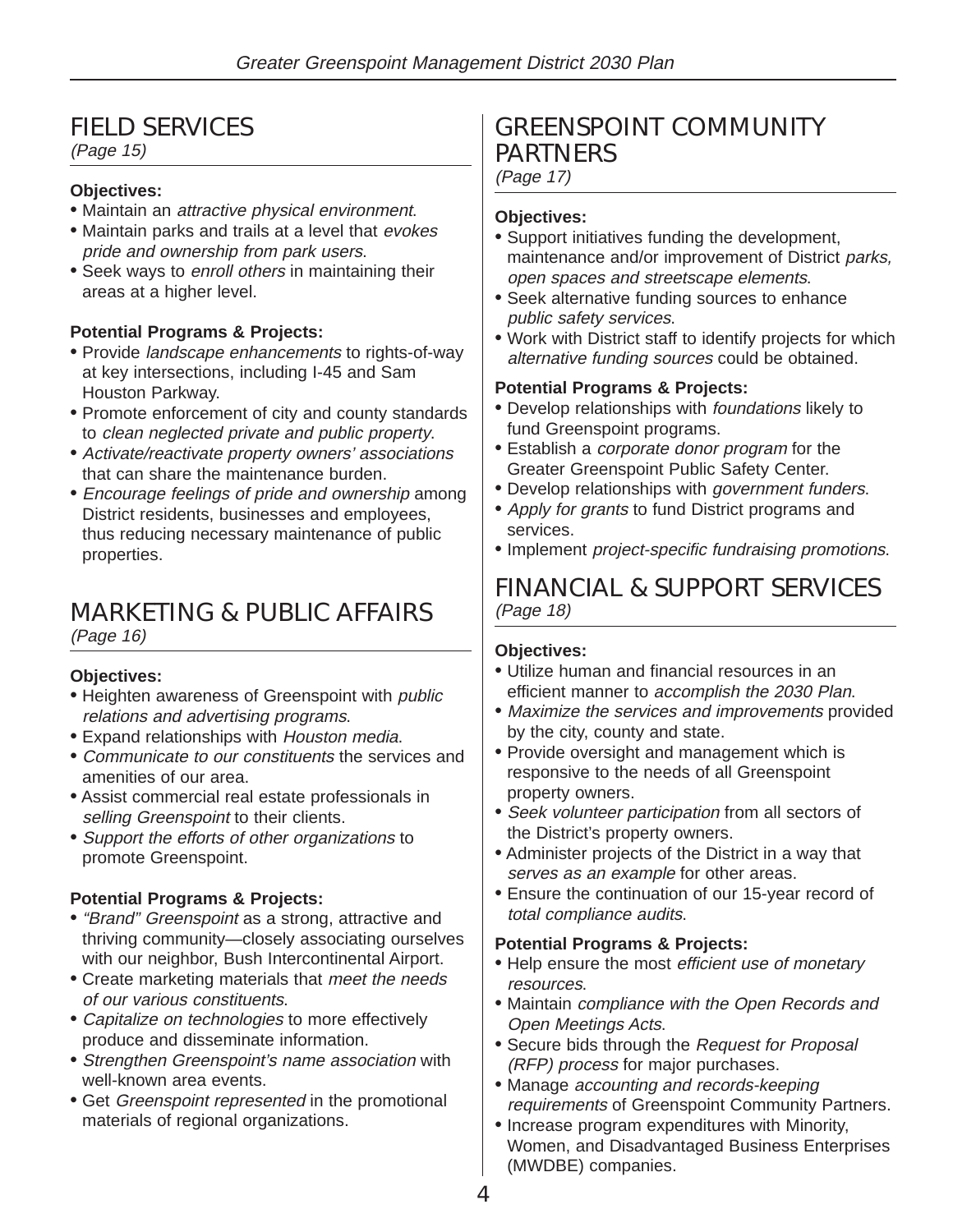## THE 2030 PLAN BUDGET (Page 19)

This budget is expressed in 2006 dollars and is not adjusted for inflation.

| <b>Project Area</b>                      | Projected<br>Average<br>Annual<br><b>Expenditure</b> |             | Projected<br>25-Year<br><b>Total</b> |              |
|------------------------------------------|------------------------------------------------------|-------------|--------------------------------------|--------------|
| <b>Public Safety</b>                     | \$                                                   | 745,921     |                                      | \$18,648,025 |
| Planning & Infrastructure                | \$                                                   | 252,158     |                                      | \$6,303,950  |
| Marketing & Public Affairs               | \$                                                   | 574,135     |                                      | \$14,353,375 |
| <b>Field Services</b>                    | \$                                                   | 728,813     |                                      | \$18,220,325 |
| Financial & Support Services             | \$                                                   | 275,061     |                                      | \$6,876,525  |
| <b>Greenspoint Community</b><br>Partners | \$                                                   | 212,520     |                                      | \$5,313,000  |
| <b>TOTALS</b>                            |                                                      | \$2,788,608 |                                      | \$69,715,200 |

## THE ASSESSMENT PLAN (Page 20)

The assessment levied for the first year of this Plan will be \$0.13755 for each \$100 of HCAD value. The Board intends to assess a lower amount than the maximum that could be levied during the Plan. However, the law requires that the District notify you of the maximum total assessment that could be charged.

#### **Maximum Assessment Rate**

The Board may vary the rate of assessment each year, provided that the rates do not exceed the previous year's assessment rate by more than 8.5%.

### **Maximum Individual Assessment**

In addition to the cap on the assessment rate, there will be a cap on the total dollar amount of assessment charged to each account. Beginning the second year a property is assessed, the District cannot levy a total dollar assessment that exceeds the previous year's assessment by more than 10%, unless the District holds a public hearing, of which you are notified, to add such value to its assessment roll.



The District's "Clean and Green" program provides landscaping and maintenance of numerous intersections and esplanades in Greenspoint.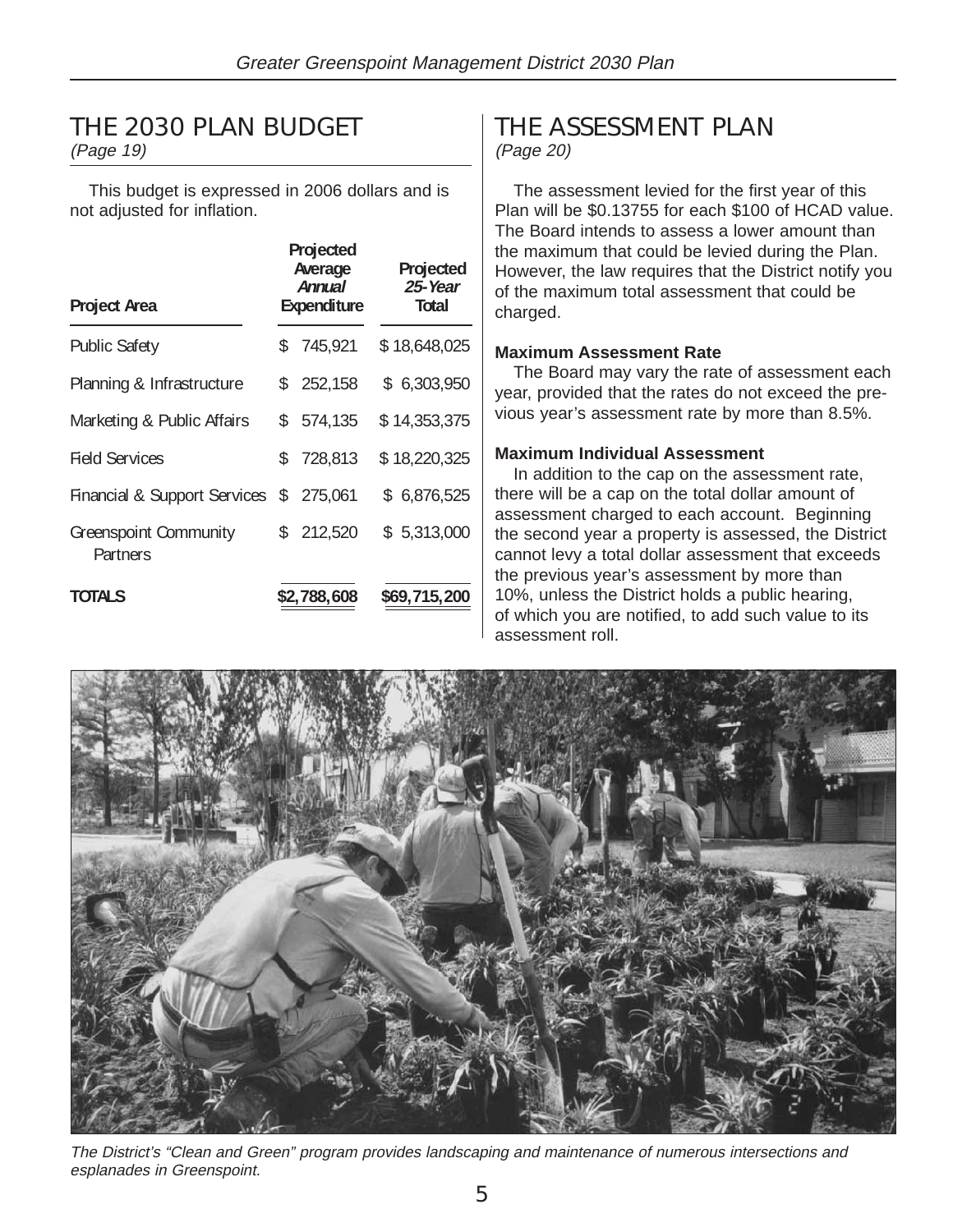#### **Bonds and Other Debt Financings**

The District may sell bonds or otherwise borrow money if the Board deems it appropriate to do so.

#### **Property Subject to Assessment**

Assessable property will be the land and improvements (real property only) of the approximately 650 commercial property owners within the 12-square-mile area of the District. Exempt will be all property exempt by law as the law may change from time to time.

#### **Yearly Budgets and Assessment Rates**

The Board will evaluate annually the need for the services authorized under this Plan to determine specific projects and available budget for the following year. This allows the Board the flexibility to apply the assessment revenue to the major categories of services in varying percentages to meet changing demands and priorities.

#### **Supplements to the Assessment Roll**

To add new property and/or value to the Assessment Roll, the Board will prepare a supplemental assessment roll, give notice and hold a public hearing or obtain waivers from property owners before levying assessments. Each year after such property is added, the Maximum Individual Cap will be recalculated based on the amount assessed for the previous year.



### **Collections and Penalties**

Assessments will become due, delinquent and/or incur penalties and interest in accordance with the Texas Tax Code. Property which has a special use designation on HCAD rolls, such as (a) agricultural use, (b) timber land use, or (c) recreational, park or service use, will be assessed at its special use value as long as it enjoys that designation. If such property loses that designation, the Board will assess it in accordance with the Texas Tax Code

concerning recapture upon the conversion of such property to another use.

#### **Basis for Assessment**

Assessments will be based on HCAD certified taxable values and may vary each year. Protest of values, new construction, or designation must be made to HCAD.

#### **Special Assessments**

The District may also levy a Special Assessment to provide services and improvements over all property within the District or over a defined area. Special Assessments may be levied as one-time funding or for a specified period of years, not to exceed five years. If a Special Assessment is levied, the rate for such Special Assessment may not exceed the rate of the general assessment in the year that the Special Assessment is first levied. Examples of projects for which the District might consider levying a Special Assessment include, but are not limited to, flood control projects, street and other infrastructure, landscaping and streetscaping, public safety programs and specific services to a defined area.

The District must prepare an outline of projects/services proposed, estimated costs, and the assessment plan. The District will call a public hearing in accordance with all applicable laws and notify owners of property subject to the Special Assessment.

### **General Information**

The delivery of the proposed services and improvements is anticipated to add value to all properties within the District. District property owners will be able to collectively leverage greater resources, resulting in increased levels of service and an enhanced public awareness and image for Greenspoint. An improved Greenspoint benefits property owners directly and the Houston metropolitan region at large. A boundary map of the District is attached.

To implement this Plan, petitions must be signed by 50 owners of property within the District boundaries. A public hearing will then be held to allow all interested parties to protest against or testify in favor of the Plan. After the hearing, the District's Board of Directors will reject, modify, or approve the Plan. If the petition and Plan are approved, the Board will then set the rate of assessment and levy the assessment to fund the projects and establish the annual installment for the first year of the Plan.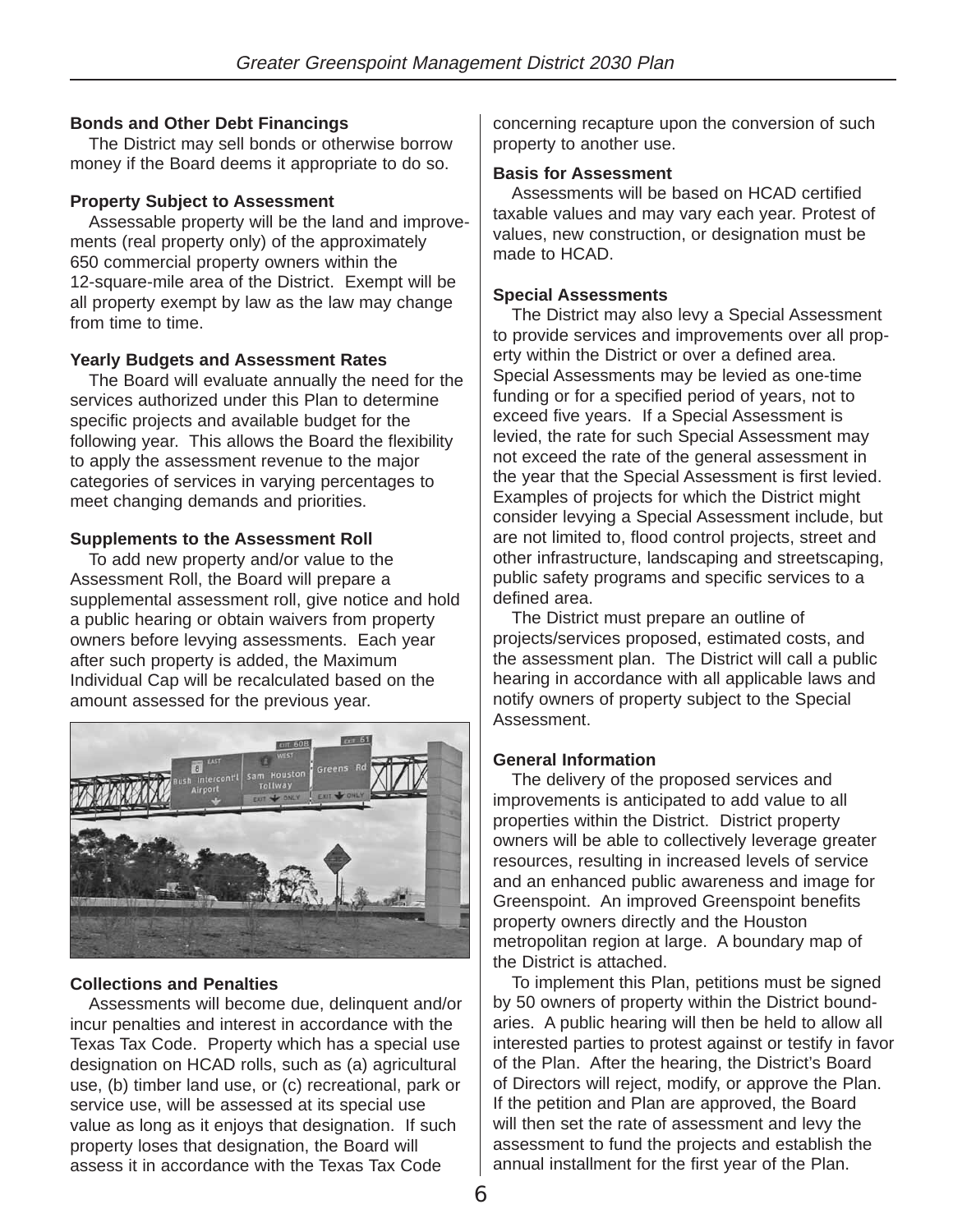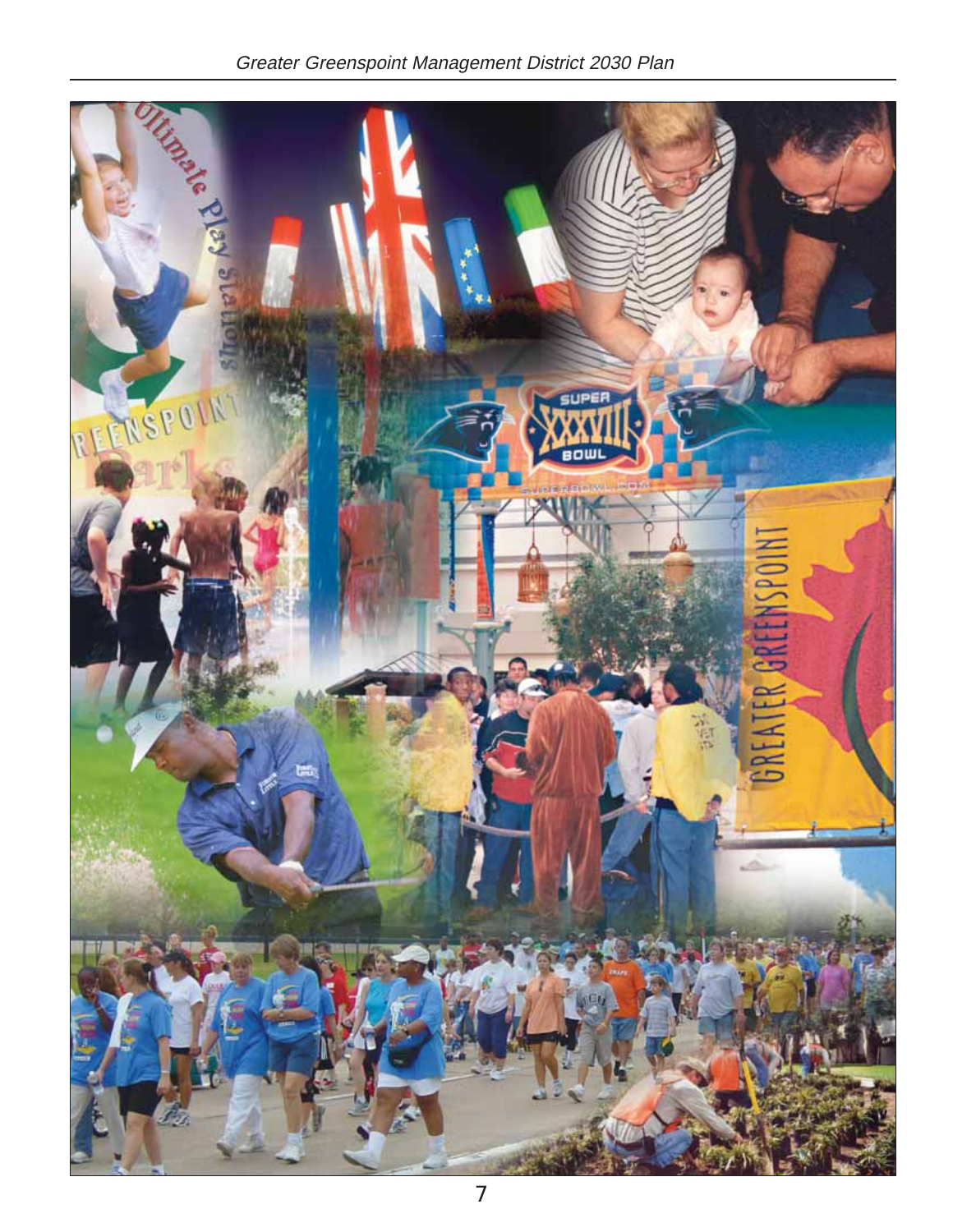# INTRODUCTION

# PREFACE

This document is a plan which sets forth our vision, goals to be achieved, services to be rendered and improvements to be made to benefit the property owners of Greenspoint through year 2030. It also outlines costs and a proposal for funding the Plan for the 12 square miles that comprise the Greater Greenspoint Management District. When adopted, this 2030 Plan will supersede the previous Ten-Year Plan (1997-2006).

# HISTORICAL PERSPECTIVE

In the middle of an economic downturn across the state and region and facing a continued deterioration in the safety, general maintenance, and image of our area, commercial property owners organized an effort in 1990 that resulted in over 100 property owners petitioning the state legislature to create the Greater Greenspoint Management District. These property owners represented nearly \$500 million in assessed value. By a unanimous vote in both the State Senate and House of Representatives, the District was authorized to begin operations in August of 1991.

In creating a management district, property owners sought to:

- Present a unified voice for themselves, tenants and residents,
- Seek maximum government services and improvements and supplement them where needed,
- Render continuous, focused, professional management of the area's needs,
- Provide equitable funding with all property owners sharing the costs, and
- Maintain Greenspoint as an outstanding place to work, live, shop, build and invest.

Now, 15-years later, these tenets continue to be the foundation upon which we set our goals and build our programs and activities – all focused on ensuring that Greenspoint remains a highly attractive location for businesses and residents. Through the application of these tenets and the commitment of the District's Board of Directors, we have achieved significant successes which will be

outlined in this Plan. But it is important to note here that an additional benefit of a management district comes through its ability to leverage the assessments provided by constituents with resources of both the public and private sectors to implement programs and activities that could not be funded by the District alone. As Table 1 shows, our past leveraging efforts have resulted in millions of dollars in improvements for our community, improvements that would not have happened except for the commitment of our property owners to having an entity focused on seeking maximum services and benefits for the area.

Having a unified voice and focused, professional management are perhaps even more important today, as the level of competition has increased with the creation of numerous business improvement districts across the region. It is crucial that we plan today to meet the challenges and opportunities of tomorrow.



A major coup for the Greenspoint area was bringing a Super Bowl XXXVIII team to a Greenspoint hotel.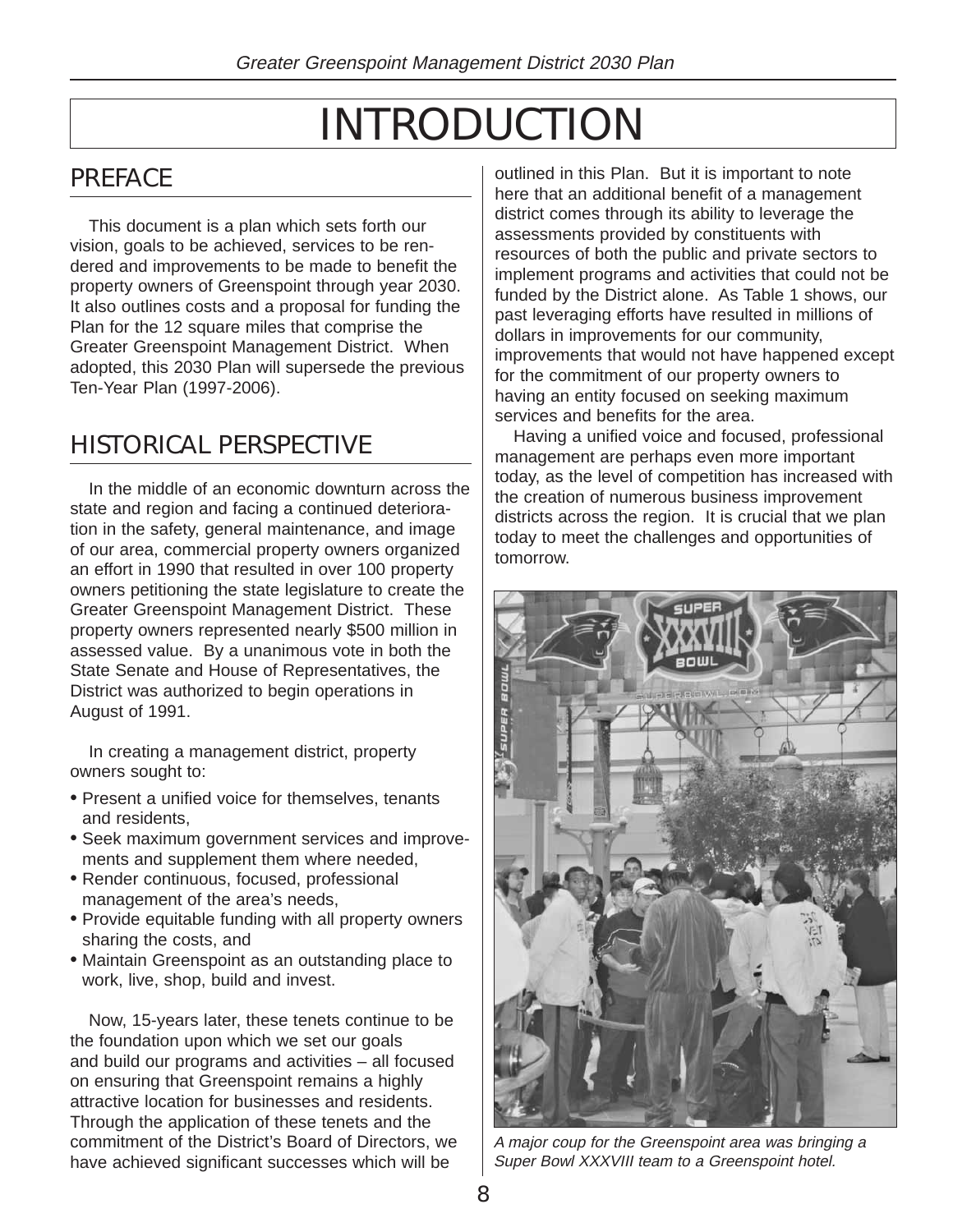# TABLE 1: Leveraging Partnerships to Enhance Greenspoint's Service Improvements

# A Sample of Projects

| <b>PROJECT</b>                                               | <b>PARTNER</b>                                      | <b>PARTNER</b><br><b>GGMD</b><br><b>CONTRIBUTION</b><br><b>CONTRIBUTION</b> |                | <b>TOTAL</b>                 |  |
|--------------------------------------------------------------|-----------------------------------------------------|-----------------------------------------------------------------------------|----------------|------------------------------|--|
| Sam Houston Parkway<br>(SHP) Tree Planting (1)               | Harris County Toll<br>Road Authority                | $\mathbb{S}$<br>16,000                                                      | \$<br>$\Omega$ | $\mathbf{\hat{s}}$<br>16,000 |  |
| Radio Ad Campaign                                            | <b>Local Radio Stations</b>                         | 12,900                                                                      | 75,500         | 88,400                       |  |
| <b>WalkAmerica Cleanup</b>                                   | <b>Case Contractors</b>                             | 3,000                                                                       | $\overline{0}$ | 3,000                        |  |
| <b>WalkAmerica Security</b>                                  | <b>Harris County</b><br><b>Sheriff's Department</b> | 5,000                                                                       | 400            | 5,400                        |  |
| Super Bowl Media Day                                         | Wyndham Hotel                                       | 2,200                                                                       | 1,300          | 3,500                        |  |
| Shell Houston Open Ad                                        | <b>Greenspoint Chamber</b>                          | 2,000                                                                       | 2,000          | 4,000                        |  |
| <b>Public Safety Center Lease</b>                            | <b>Greenspoint Mall</b>                             | 75,000                                                                      | 30,000         | 105,000                      |  |
| <b>Burglary of Motor Vehicle</b><br>Sting                    | City of Houston                                     | 24,000                                                                      | 8,500          | 32,500                       |  |
| <b>Bike Racks at Parks</b>                                   | City of Houston                                     | 3,500                                                                       | $\Omega$       | 3,500                        |  |
| <b>District Clean and Green</b><br>Program - Heavy Trash     | Keep Houston<br><b>Beautiful</b>                    | 800                                                                         | 900            | 1,700                        |  |
| I-45 Interchange<br>Landscaping                              | <b>TxDOT</b>                                        | 900,000                                                                     | 75,000         | 975,000                      |  |
| SHP Tree Planting (2)                                        | Corporate & TxDOT                                   | 280,000                                                                     | 2,500          | 282,500                      |  |
| <b>Greens Bayou Trail Project</b>                            | <b>TIRZ &amp; Federal</b>                           | 2,895,000                                                                   | $\Omega$       | 2,895,000                    |  |
| <b>Greens Crossing Park</b>                                  | Corporate                                           | 425,000                                                                     | 75,000         | 500,000                      |  |
| <b>Greenspoint Flyer</b>                                     | Corporate, METRO,<br>Federal                        | 2,879,100                                                                   | 50,000         | 2,929,100                    |  |
| North Corridor Coalition for<br><b>High-Capacity Transit</b> | <b>METRO</b>                                        | 2,000,000                                                                   | 10,000         | 2,010,000                    |  |
| <b>TOTALS</b>                                                |                                                     | \$9,523,500                                                                 | \$331,100      | \$9,854,600                  |  |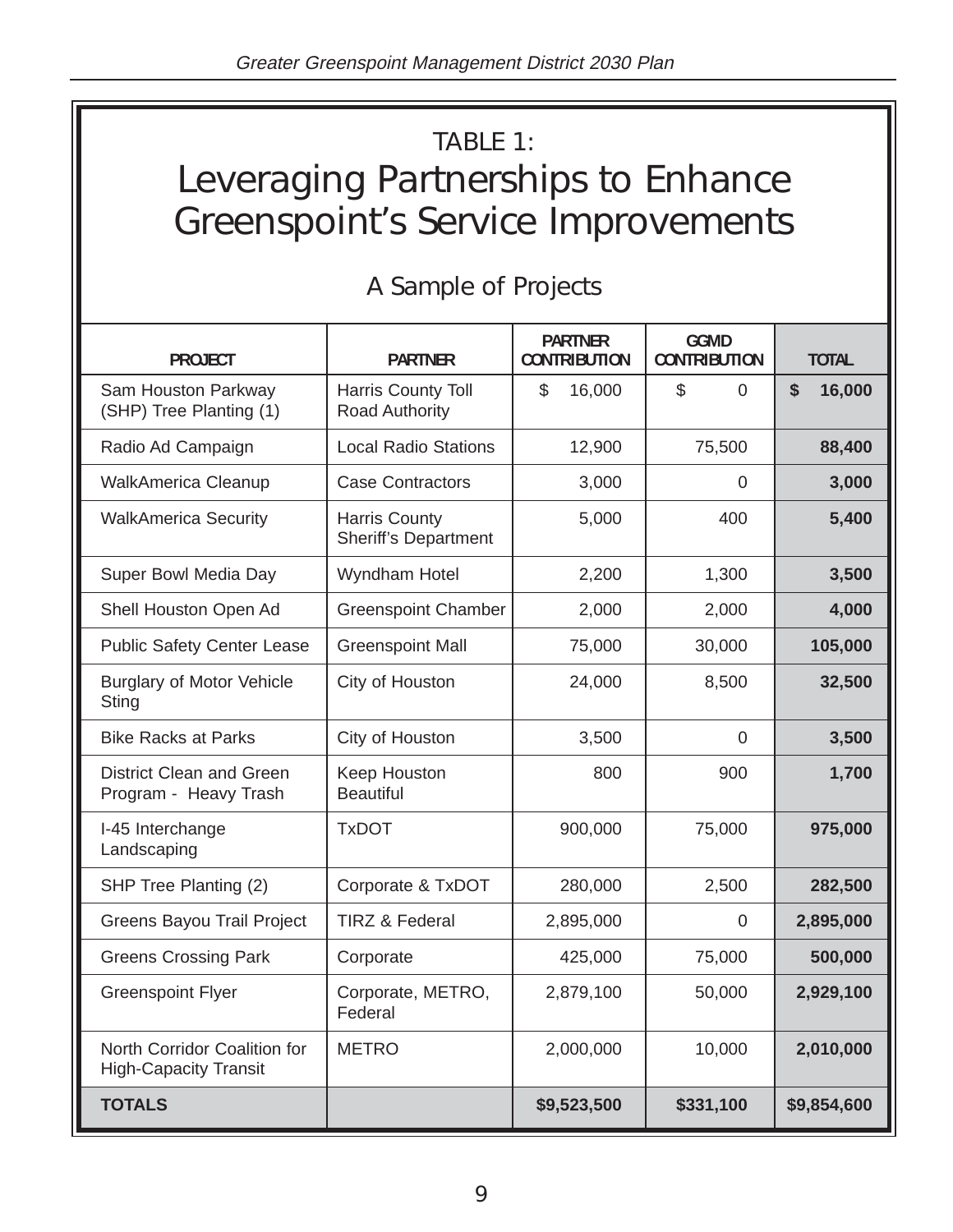# PREPARING FOR THE FUTURE

# THE NEXT 25 YEARS

It is not by chance that our 2030 Plan looks to the next 25 years. Throughout our region, public agencies such as the City of Houston, Harris County, the Metropolitan Transit Authority and Houston-Galveston Area Council are planning today to meet the needs of 2030 and beyond. To maintain our place as a major activity center, we, too, must look ahead. Visioning out 25 years gives us a head start in our own planning, and it better enables us to assert Greenspoint's needs into the future now being planned by various other agencies around the region.

For example, Blueprint Houston, a citizen-based initiative seeking growth alternatives for Houston, projects an additional two million Houston residents by 2030 and is working today to impact public policy regarding where that growth will go and how it will be accommodated in terms of our transit/transportation systems and other public services. And specific to Greenspoint, a 2002 study by Dr. Steven Craig of the University of Houston conservatively projects population growth of over 22% and employment growth of over 23% for the decade ending 2010. Similar growth patterns are projected for the decade ending 2020. Clearly, now is the time to ensure that Greenspoint is included in plans for such things as freeway and major thoroughfare expansions, public utility improvements, expansion of the light rail line and flood control initiatives to protect our property owners.

# ADDRESSING OUR CHALLENGES AND OPPORTUNITIES

As we prepare for the next 25 years, Greenspoint faces both needs and opportunities:

• While tremendous improvements in public safety have been made since the District began in 1991, that progress is threatened by a declining Houston Police Department labor force. From 2004 to the end of 2005, HPD anticipates losing approximately 740 police officers (14% of the department) to retirement and attrition. HPD believes staffing shortages will be a factor for at least the next five years. The size of, and the funding for, the Houston Police Academy will not be able to keep pace with the need for new officers. We must be prepared to supplement public safety services to assist with the security of our Greenspoint community.

- Known for its accessibility, Greenspoint must stay abreast of planned freeway expansions and the identification of essential new construction to avoid any negative transportation/mobility impacts to the area's projected growth.
- Flooding along Greens Bayou threatens to destroy Greenspoint's thriving business climate.
- Redeveloping Greenspoint's ailing retail industry, both at the mall and along Airline Drive, must be accomplished if we are to stabilize the area.
- An additional factor necessary for a stable community is a variety of housing options. Greenspoint lacks the more upscale options that appeal to the executives and employees of the area's thriving office market.
- Creating a stronger identity is necessary for our area to distinguish itself from the aggressive competition of other Houston business districts. As the gateway to Bush Intercontinental Airport, Greenspoint has a natural identifier that could be capitalized on through strong branding and partnerships with the airport on projects such as boundary expansions and economic development efforts.
- Our physical environment is an important element to attracting businesses, employees and residents to Greenspoint. Along with providing for basic services such as landscaping, streetscaping, and litter abatement, we must develop the parks and recreational facilities vital to increasing the quality of life of the people living and working in Greenspoint.

# CONTINUING OUR VISION

In short, our vision for Greenspoint is of a vibrant community where safety and security are trademarks, where well-maintained and attractively landscaped streets and freeways provide efficient, uncongested mobility that highlights Greenspoint's traditionally superb access to the entire Houston region. Corporate and community spirit abound, and on the local and national scenes, Greenspoint is recognized as an outstanding place to live, work, shop, visit, build or invest. Our 2030 Plan is about making this vision a reality for Greenspoint, the downtown of north Houston and the gateway to Bush Intercontinental Airport.

Throughout our efforts, the bottom line continues to be our commitment to the enhancement of the property values of our constituents.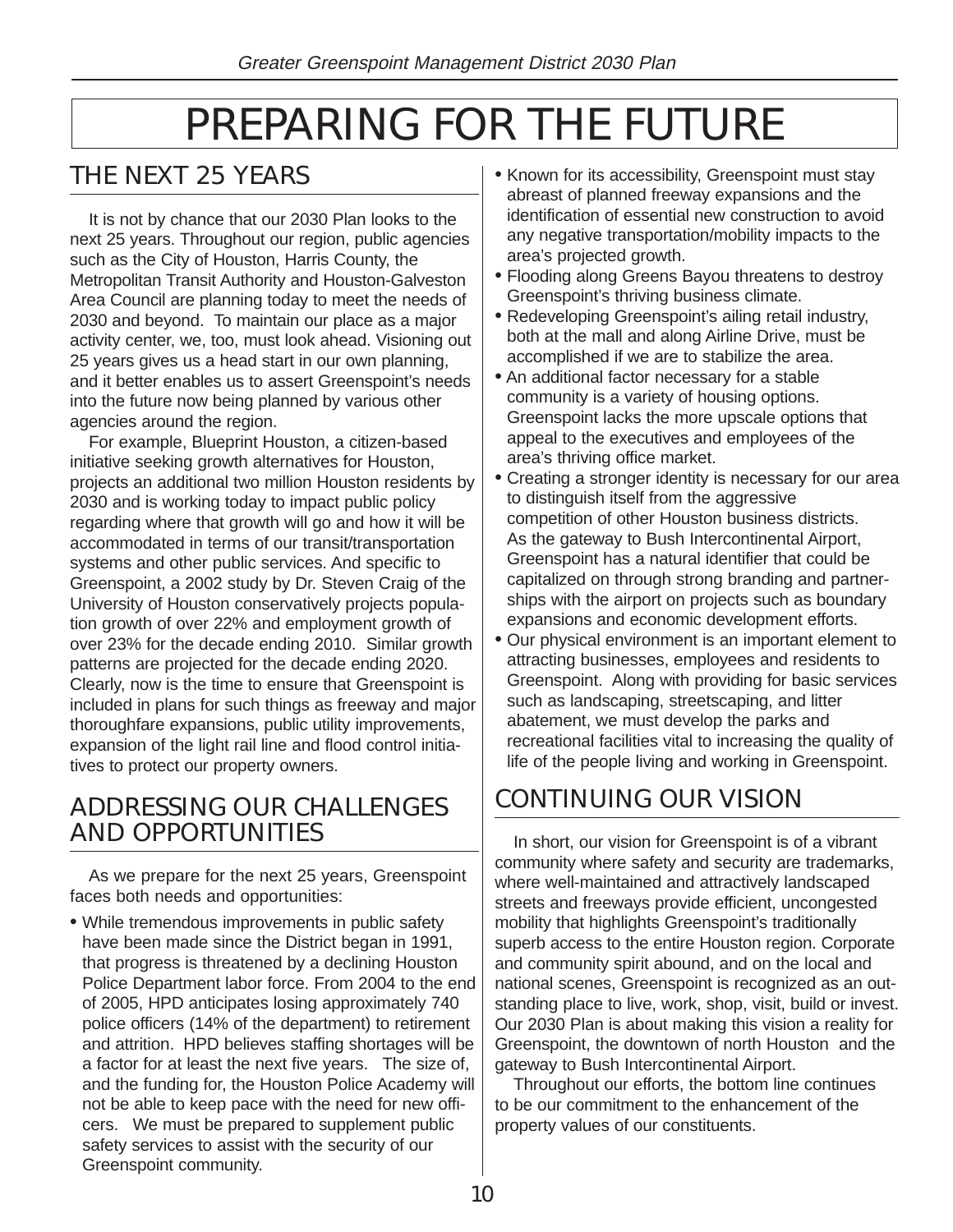# THE GREATER GREENSPOINT DISTRICT 2030 PLAN

Our 2030 Plan provides a base level of services and improvements to keep Greenspoint safe, attractive and competitive. Additionally, the Plan reviews the accomplishments of the past 15 years and offers examples of the types of programs and projects that can be adopted along the way to

meet the changing needs of our area and to fit the economic climate of Houston and Greenspoint. This Plan is a guide, keeping us focused on our mission while affording the flexibility to respond to future opportunities and challenges.

# PUBLIC SAFETY

**FOCUS:** Direct the activities of the District's Public Safety Program not only to further reduce real crime, but also to promote initiatives which continue to increase awareness of Greenspoint as a safe community.

Security was foremost on the minds of those who created the Management District, and it remains a focus today. Since the District's creation in 1991, we have spent over \$7.5 million on proactive policing efforts that contributed to a 13% decrease in crime despite a 43% increase in the area's population from 1990 to 2004.

The great strides the District has made in public safety since 1991 have depended on partnerships with numerous law enforcement agencies, community involvement, and improved technology and communications. The result is a safer Greenspoint, which allows the community to grow economically and competitively – making this a vibrant place for workers and residents alike.

# **ACCOMPLISHMENTS:**

- Opened the Greater Greenspoint Public Safety Center in June 1994. The center is a 5,000 square-foot police station, housing law enforcement professionals from the Houston Police Department (HPD) and the Harris County Sheriff's Office. Greenspoint Mall donated the space for the facility, and the District built and equipped it at a cost of \$260,000. The District continues to fund the Center's annual \$30,000 operating and maintenance costs, and the mall funds the space, valued at \$75,000 annually.
- Added 1,800 HPD patrol hours per year by opening the Public Safety Center, which enables officers to report directly to Greenspoint rather

than beginning and ending their shifts at the command station 20 minutes away.

- Reduced:
	- ▶ Police response time to Code 1 emergencies from 14.2 minutes to consistently under 5 minutes
	- The ratio of crimes against persons compared to total crime from 10% to 7%
	- ▶ Auto theft by 45%
	- ▶ Total crime by 13%
- Created more effective law enforcement through the purchase of equipment such as mobile data terminals (\$20,000) and bicycles (\$15,000) needed by various policing agencies, resulting in enhanced communications and patrol activities.
- Improved the safety, security and appearance of neglected commercial property by coordinating Site Specific Task Forces comprised of representatives of the District staff, City of Houston City Attorney's Office, Neighborhood Protection Unit, Harris County Sheriff's Department, HPD, METRO Police Department and State Representatives' offices. These task forces identify code violations and crime prevention techniques then meet with property owners to implement improvements.

These and other accomplishments have resulted in a safer Greenspoint today, but we must not lose ground as HPD's labor shortages and the area's growth bring new challenges for tomorrow. Our 2030 Plan for Public Safety enables us to respond to the coming challenges.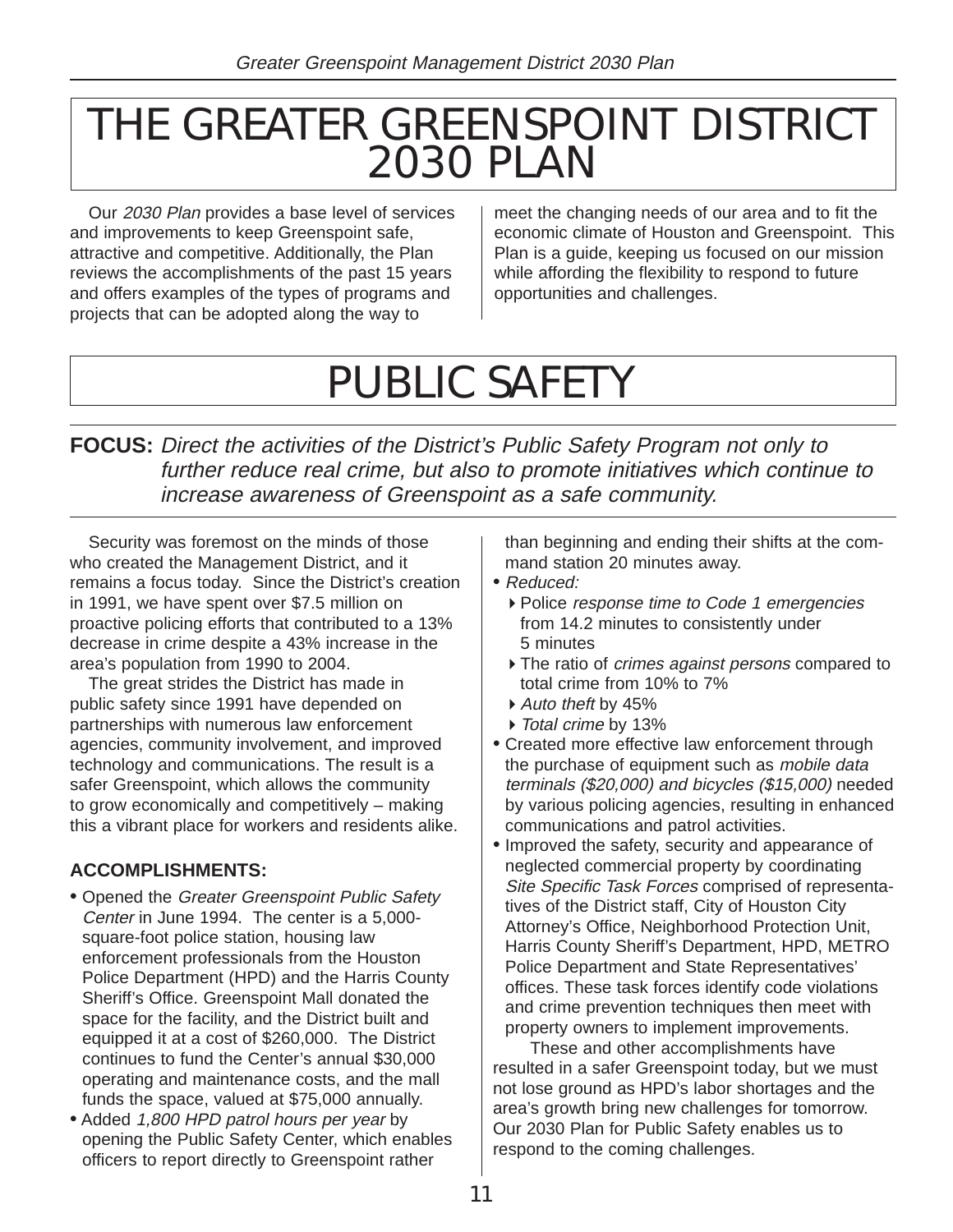

Site Specific Target Area – Before Enforcement Effort

## **OBJECTIVES:**

- Continue the crime reduction trend established since the District's inception through aggressive and innovative policing activities.
- Maintain *partnerships* with law enforcement agencies to ensure the highest level of service for Greenspoint.
- Monitor *code violations* on private property to eliminate safety hazards inherent with unkempt properties.
- Serve as a *resource* to businesses, organizations and individuals, increasing awareness of area public safety issues and initiatives.

## **POTENTIAL PROGRAMS & PROJECTS:**

• Develop interlocal agreement with the Houston Police Department for additional patrol and investigative services.

After Enforcement Effort

- Conduct the research/analysis necessary to provide an accurate analysis of crime in Greenspoint relative to other areas of the Houston region.
- Pursue Site Specific Task Force operations to encourage private property improvements and increase public safety.
- Develop the Crime Analysis Database into a system that provides comprehensive and accurate statistics, assisting law enforcement agencies in targeting high crime and specific properties in the District.
- Promote "Crime Prevention Through Environmental Design" (CPTED) practices with property owners, business owners and developers.
- Seek opportunities to share public safety information with industry-specific organizations such as the Northbelt Property Managers, Greater Greenspoint Hospitality Alliance and Greenspoint Hotel Security Group.



The Greater Greenspoint District coordinates with multiple law enforcement agencies in its focus on public safety.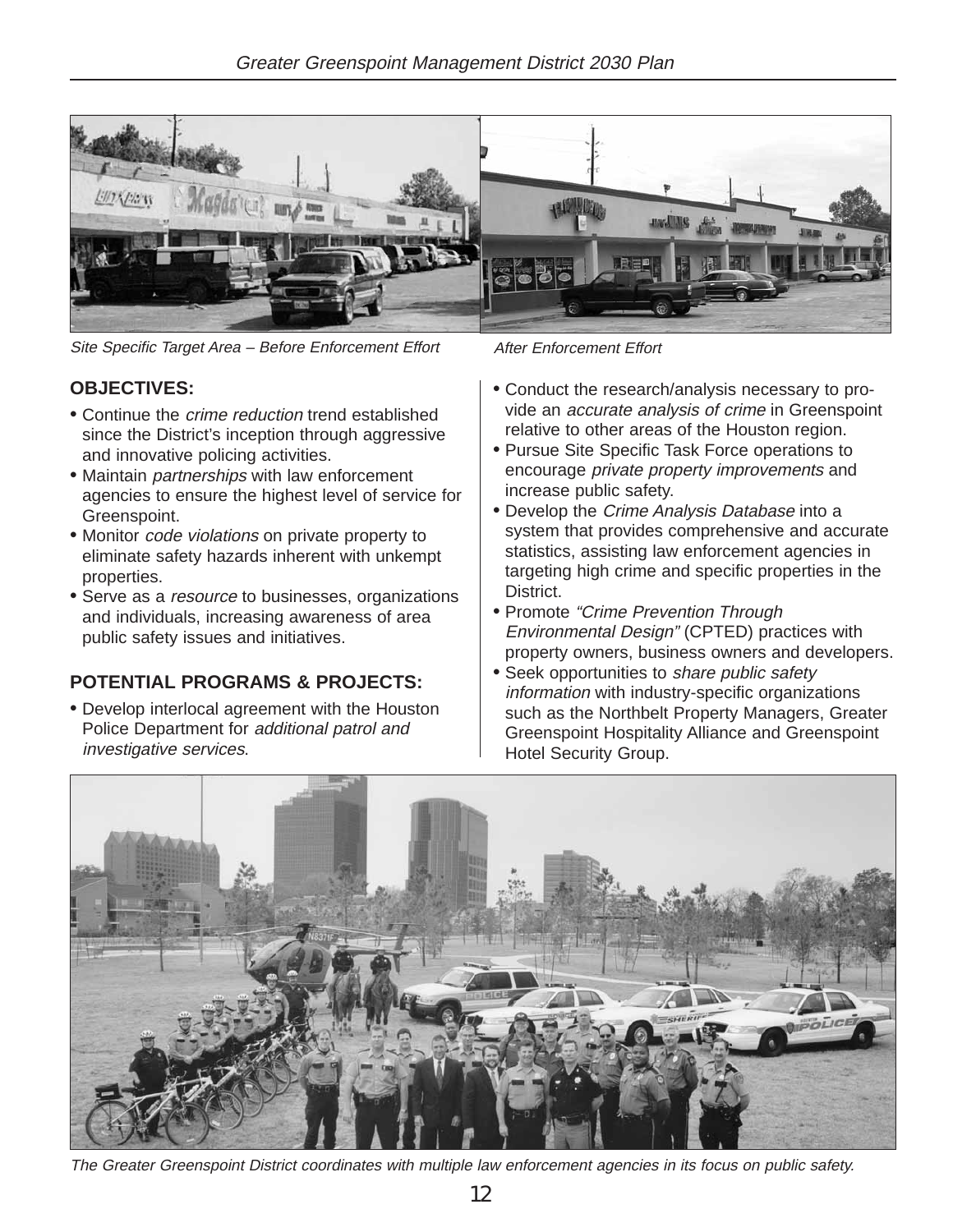# PLANNING & INFRASTRUCTURE

**FOCUS:** Encourage quality growth using planning approaches and strategies that promote open space preservation, enhanced recreational opportunities, improved mobility and community revitalization.

Since our inception in 1991, the District has dedicated more than \$4.4 million to creating a physical environment that is visually attractive and easily accessed, both from within and from other areas. How the District looks and works affects the perceived value to the business and residential communities and to potential investors. The District's Planning & Infrastructure division is concerned with establishing a visual identity or "sense of place," infrastructure and transportation improvements, and green spaces such as parks, trails and open spaces.

## **ACCOMPLISHMENTS**:

- Initiated and managed the City of Houston's creation of the Greater Greenspoint Tax Increment Reinvestment Zone, which anticipates investing \$250 million over a 30-year period to spark development and redevelopment activities throughout the area, ultimately increasing the overall value of Greenspoint commercial property.
- Secured the *demolition of some 500 units of* substandard apartments to develop two public parks totaling 16 acres joined by a hike and bike trail along Greens Bayou. The 11-acre Thomas R. Wussow Park on Greens Road and the 3-acre CityView Park on CityView Drive were created through an agreement between the District, the Greater Greenspoint Redevelopment Authority and a private developer, the Archon Group. The parks opened in a joint celebration in 2003, providing Greenspoint residents and employees with long-awaited recreational facilities.
- Developed a parks and trails system plan for Greenspoint and acquired three additional sites for future parks on Bradfield, West Greens Loop and Buckboard, respectively.
- Received \$2.3 million TxDOT Statewide Transportation Enhancement Program grant for development of the three-mile Greens Bayou Trail linking the parks.
- Established the North Corridor Coalition, whose efforts have been credited with getting METRO to place a high priority on expansion of the light rail line to the north.
- Initiated the Greenspoint Bayou Task Force to advocate for and provide stakeholder input into plans to mitigate flooding along Greens Bayou. Task Force efforts resulted in plans for \$65 million of flood reduction projects to be provided by Harris County through the Greens Bayou Mid-Reach Plan.
- Partnered with the Texas Department of Transportation to obtain over \$900,000 in landscaping materials for the interchange at I-45 and the North Sam Houston Parkway. The cost to the District was \$75,000 for the landscape design.
- Established a *public art program in the Airline* Drive Corridor that includes art elements at the Stovall Spark Park, the Harris County Library Aldine Branch, and Casa Linda Restaurant.
- Developed a multi-year tree-planting program to create a network of "green corridors" with hundreds of trees along major thoroughfares in the District.
- Secured the City of Houston's official designation of Greenspoint as a banner district and established a program of installing street banners throughout the area to enhance Greenspoint's identity and create a sense of place for residents, employees and visitors.

As our organization has grown and matured, so has the level of sophistication needed to ensure that we continue to be an attractive location for business. While our stalwart "Clean and Green" maintenance programs remain vital to our success, today's District must also dedicate an increasing level of resources to looking ahead and anticipating what factors will be required tomorrow to maintain, and even expand, our position as an attractive, premiere business center in the region.

## **OBJECTIVES**:

- Develop master plans for transportation, circulation, development, landscaping, streetscaping, District identity, and parks and open spaces, integrating them into existing regional, county and city planning.
- Implement a *technical assistance* program to help property owners and managers improve property values.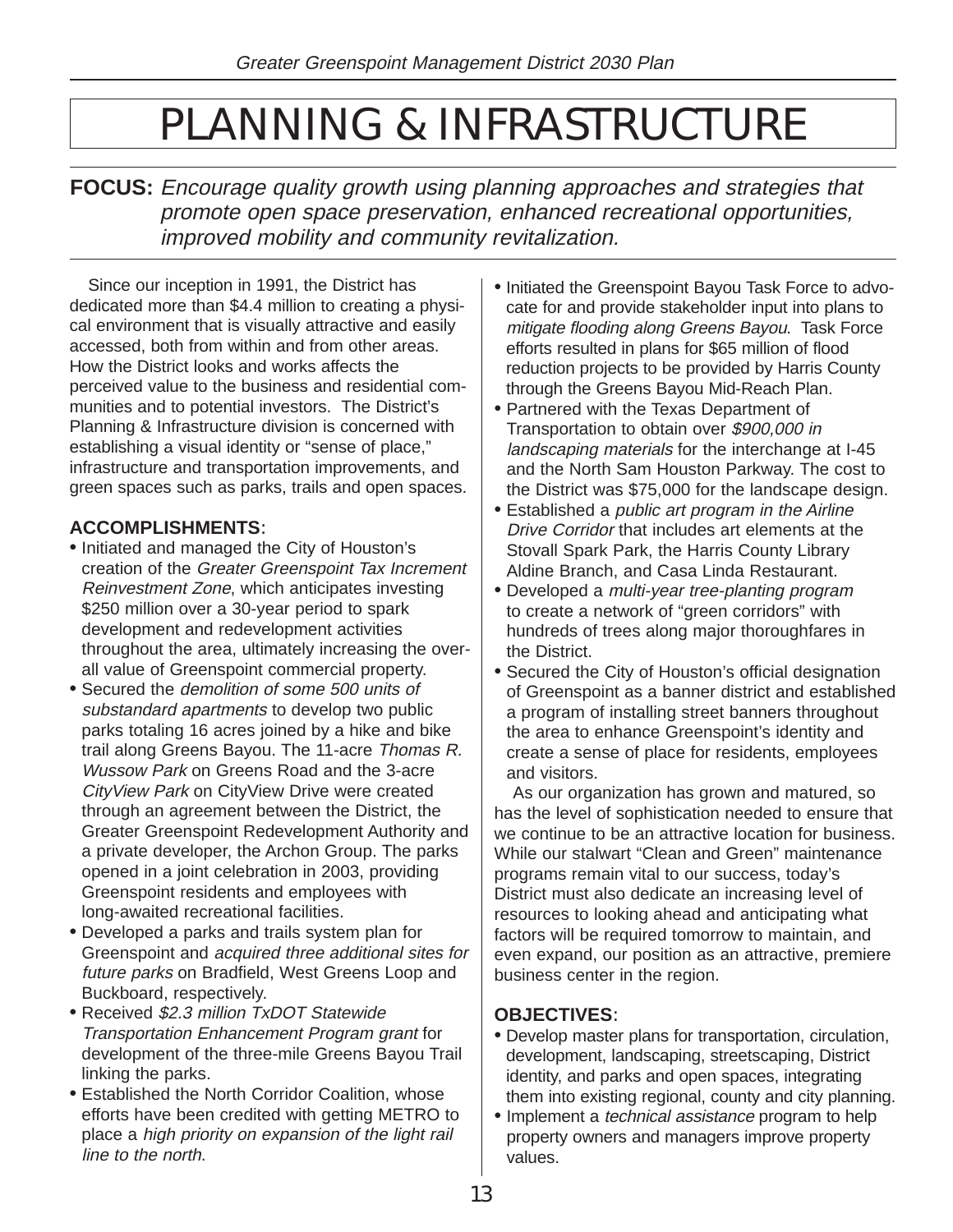• Work with the Greater Greenspoint Tax Increment Reinvestment Zone to facilitate development and redevelopment activities and establish a strong community base of housing and retail.

### **POTENTIAL PROGRAMS & PROJECTS:**

- Work with Harris County Flood Control District to develop and implement projects to address flooding along Greens Bayou.
- Facilitate the development of parks at flood detention basins and other appropriate locations.
- Revise current Streetscape Identity Program including the creation of implementation strategies for the installation of wayfinding signage, banners, street furnishing and other identity-enhancing features.
- Work with transit and transportation agencies to ensure ease of mobility and accessibility in and around the District by supporting initiatives such as installing signage and/or lane markings, adding capacity at congested freeway locations, retiming traffic signals and extending light rail to Greenspoint.
- Complete the development and implementation of the Airline Corridor Revitalization Plan.



A major objective of the District is to work with other agencies to include Greenspoint's needs in their planning efforts.



The District's public art initiatives enhance the Airline Drive area.

Greenspoint's park plan is anchored by the 11-acre Wussow Park on Greens Road and includes CityView Park on CityView Drive as well as four additional sites that have yet to be developed.

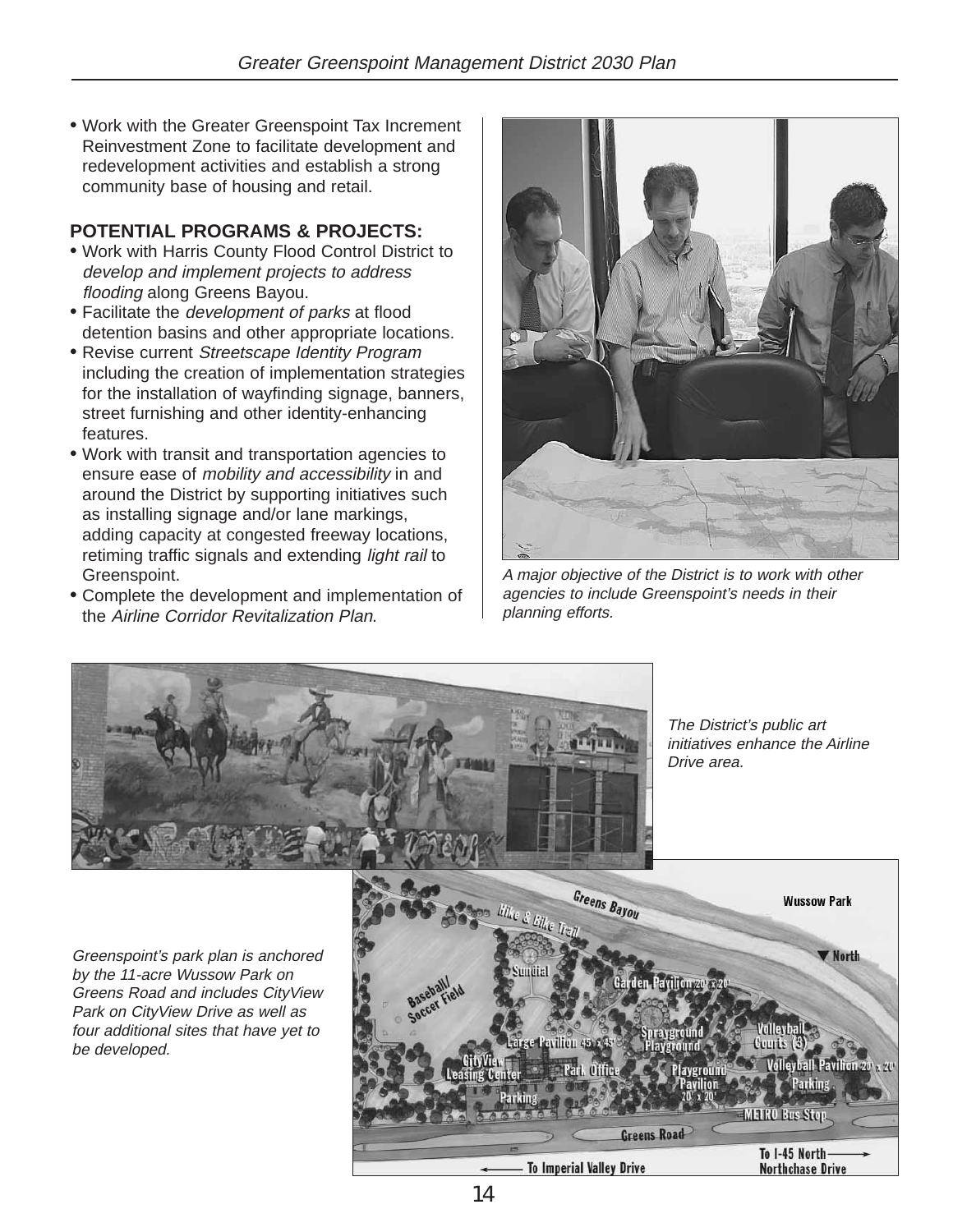# FIELD SERVICES

**FOCUS:** Ensure that Greenspoint continues to be known and respected for its cleanliness, its well-landscaped and maintained streets and highways, and for its appearance as a well-cared-for community.

Perhaps the fastest growing responsibility of the District is the Field Services division, which maintains parks, public rights-of-way and other public improvements implemented by the Planning & Infrastructure division. Litter and graffiti abatement, tree and plant watering, freeway mowing – the nuts and bolts of the Clean and Green Program – are among the activities of this division. Additionally, Field Services is responsible for the maintenance of the District's parks and trails system. This division currently receives approximately one-fourth of the District's overall program budget, giving it the largest budget allocation among District divisions.

## **ACCOMPLISHMENTS:**

- Implemented a Field Inspection Program to systematically monitor the physical condition of the District, report problems to appropriate agencies and follow-up to ensure the problems are addressed.
- Implemented a *District Maintenance Program* that includes:
	- Daily trash pick-ups at more than a dozen intersections within the District
	- **Monthly mowing and trimming of public** rights-of-way along 10 streets and highways
	- Watering and maintenance of over 300 trees along Sam Houston Parkway
	- **Minimum twice daily litter and trash patrols at** Wussow and CityView parks
	- Installation and maintenance of over 400 street banners
	- Graffiti removal and heavy trash clean-up on an as needed basis

Clearly vital to our ability to successfully attract businesses, employees and visitors, the Field Services activities have increased so rapidly that this division has become one of the District's greatest fiscal challenges. As we look to the next 25 years, innovative approaches will be required to balance our needs with the available resources.

### **OBJECTIVES:**

- Maintain an attractive physical environment with clean, landscaped, tree-lined streets.
- Maintain parks and trails at a level that evokes pride and ownership from park users and encourages them to take care of their parks.
- Seek ways to enroll others, such as property owners' associations, in maintaining their areas at a higher level.

## **POTENTIAL PROGRAMS & PROJECTS:**

- Provide landscape enhancements to rights-of-way at key intersections, including I-45 and Sam Houston Parkway.
- Promote enforcement of city, county and other applicable standards to clean neglected private and public property.
- Work to activate/reactivate property owners' associations that can share the maintenance burden.
- Encourage feelings of pride and ownership among District residents, businesses and employees, thus reducing necessary maintenance of public properties.



Banners help create a "sense of place" enhancing Greenspoint's visual appeal and identity.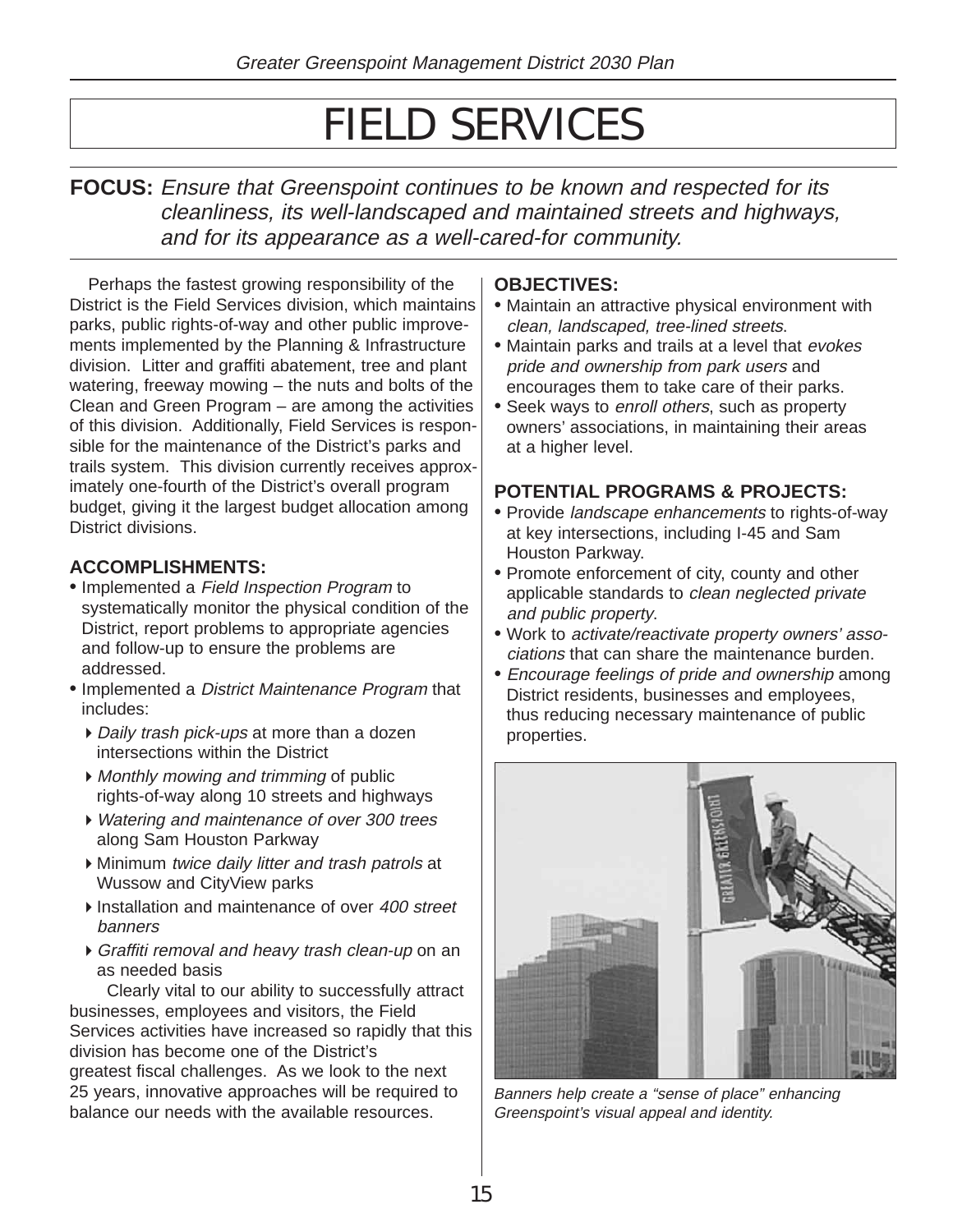# MARKETING & PUBLIC AFFAIRS

**FOCUS:** Heighten awareness of Greenspoint through targeted advertising, public relations, media relations, community relations and economic development efforts.

Old perceptions of Greenspoint have not kept pace with our community's new realities. The Marketing and Public Affairs group develops strategies and campaigns for challenging those old perceptions, replacing them with new, more accurate images of the area, and communicating those changes to current and potential owners, tenants, investors, employees and residents.

# **ACCOMPLISHMENTS:**

- Implemented a national award-winning radio advertising campaign that resulted in a 45% recall level among listeners, one-third of whom said the ads increased their interest in shopping, working or living in Greenspoint.
- Developed a marketing campaign to increase media and public awareness of Greenspoint's role as a team host location for the 2004 Super Bowl. The campaign garnered more than 600 inches of copy and 60 minutes of airtime with 25 different local and national media outlets, for a total publicity value of \$1.02 million.
- Launched a *website* providing information on District developments, projects and activities.
- Coordinated efforts of the Greater Greenspoint Hospitality Alliance to successfully negotiate a contract with the Greater Houston Convention and Visitors Bureau to jointly fund a Bureau sales manager charged with bringing meetings and conferences to Greenspoint hotels.
- Developed and distributed numerous marketing pieces, providing the commercial real estate industry with information about Greenspoint to share with potential tenants and investors to the area. These include a bi-annual land use map distributed in Black's Guide – The Directory for Commercial Real Estate, the Key Indicators listing of area development activity and a comprehensive Statistical Abstract and Resource Guide.
- Developed an *amenities guide* promoting Greenspoint hotels, restaurants, shopping and attractions. Approximately 50,000 guides are distributed yearly at area hotels, Bush Intercontinental Airport and other outlets.

Telling the Greenspoint story is crucial to attracting new businesses, visitors and investors to Greenspoint. In the past 15 years, nearly \$4 million has been expended toward this goal. In looking to the future, our 2030 Plan for Marketing and Public Affairs outlines strategies aimed at building on our past efforts to further increase awareness of Greenspoint's strengths as a business, retail and residential center.

## **OBJECTIVES:**

- Heighten awareness of Greenspoint through a comprehensive multi-year, multi-media public relations and advertising program.
- Expand relationships with Houston media to establish the District as a source of information about the area and to increase awareness of Greenspoint's strengths and amenities.
- Communicate to our constituents property owners and managers, businesses, employees, and the public – the services and amenities of this area.
- Position the District as a resource for information to assist the commercial real estate community in identifying this area as a successful, "ready-to-dobusiness" center of commercial activity.
- Support other organizations in promoting Greenspoint as a center for business, events and other activities.

# **POTENTIAL PROGRAMS & PROJECTS:**

- Develop a campaign to "brand" Greenspoint as a strong, attractive and thriving community.
- Continuously develop and/or update District marketing materials to meet the needs of our various constituents and target audiences.
- Capitalize on technologies such as the District website to increase efficiency and cost-effectiveness of producing, targeting and disseminating information.
- Strengthen Greenspoint's name association with well-known area events such as the Shell Houston Open by partnering with event organizers on joint promotions and support activities.
- Gain seats on boards and committees that promote the Houston region to assure Greenspoint is represented in their promotional materials.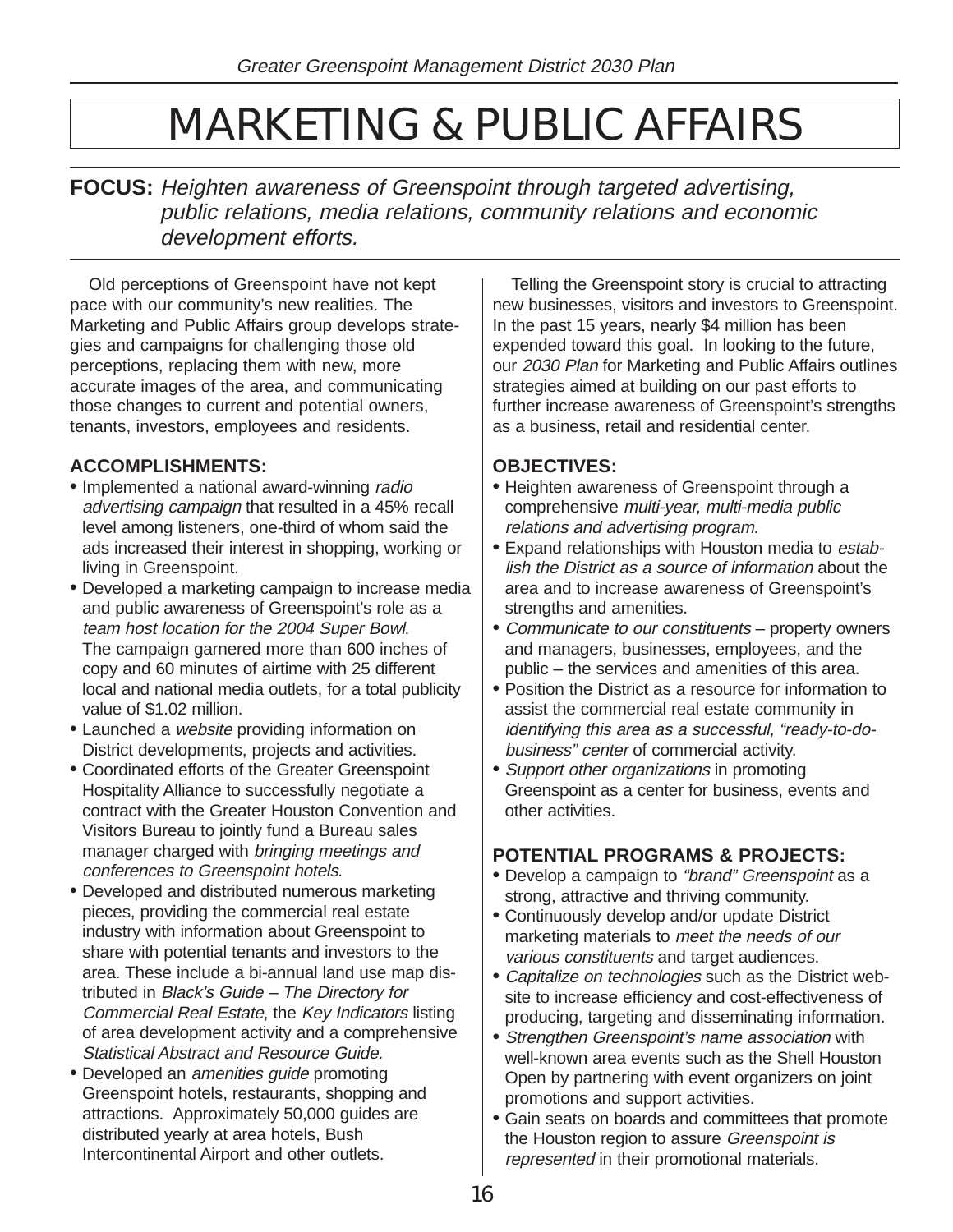# GREENSPOINT COMMUNITY PARTNERS

**FOCUS:** Secure, through grants and private donations, funding to develop and support programs and projects that enhance the appearance, safety and quality of life of the Greenspoint community.

Ever mindful of the challenge of balancing our community's growing needs with the District's limited resources, the District Board of Directors authorized the creation of a 501(c)(3) non-profit organization and charged that organization with seeking alternative funding sources to supplement District services and initiatives. In November 2004, the Internal Revenue Service granted our request for a taxexempt organization, and Greenspoint Community Partners was born.

As the fledgling Greenspoint Community Partners organization gets on its feet, the District is fully funding its operations at a cost of approximately \$50,000 per year. This cost is offset by any contributions the organization gains to support District services. It is anticipated that within the next few years, Greenspoint Community Partners will not only become financially self-sufficient, but will be a significant asset to property owners, enabling the District to expand the value of assessment dollars and develop programs and services beyond what could be funded by our assessment payers alone.

## **OBJECTIVES:**

- Facilitate, initiate and support public, non-profit and private initiatives which will fully or partially fund the development, maintenance and/or improvement of District parks, open spaces and streetscape elements.
- Seek alternative funding sources to enhance the level of *public safety services* that can be provided by the District.
- Continuously work with District staff to identify other proposed and current projects for which alternative funding sources could be obtained to assist the project's development and/or implementation.

# **POTENTIAL PROGRAMS & PROJECTS:**

- Identify foundations most likely to fund Greenspoint Community Partners programs and meet with their decision-makers to build relationships and discuss our needs.
- Develop a corporate donor program to consistently

fund the operations of the Greater Greenspoint Public Safety Center.

- Identify and build relationships with government funders and/or political officials who can impact government grant decisions.
- Apply for *grants* to fund District programs and services.
- Develop and implement project-specific fundraising promotions, as needed.



Enhancing the quality of life for those who live, work and visit Greenspoint is a goal of Greenspoint Community Partners.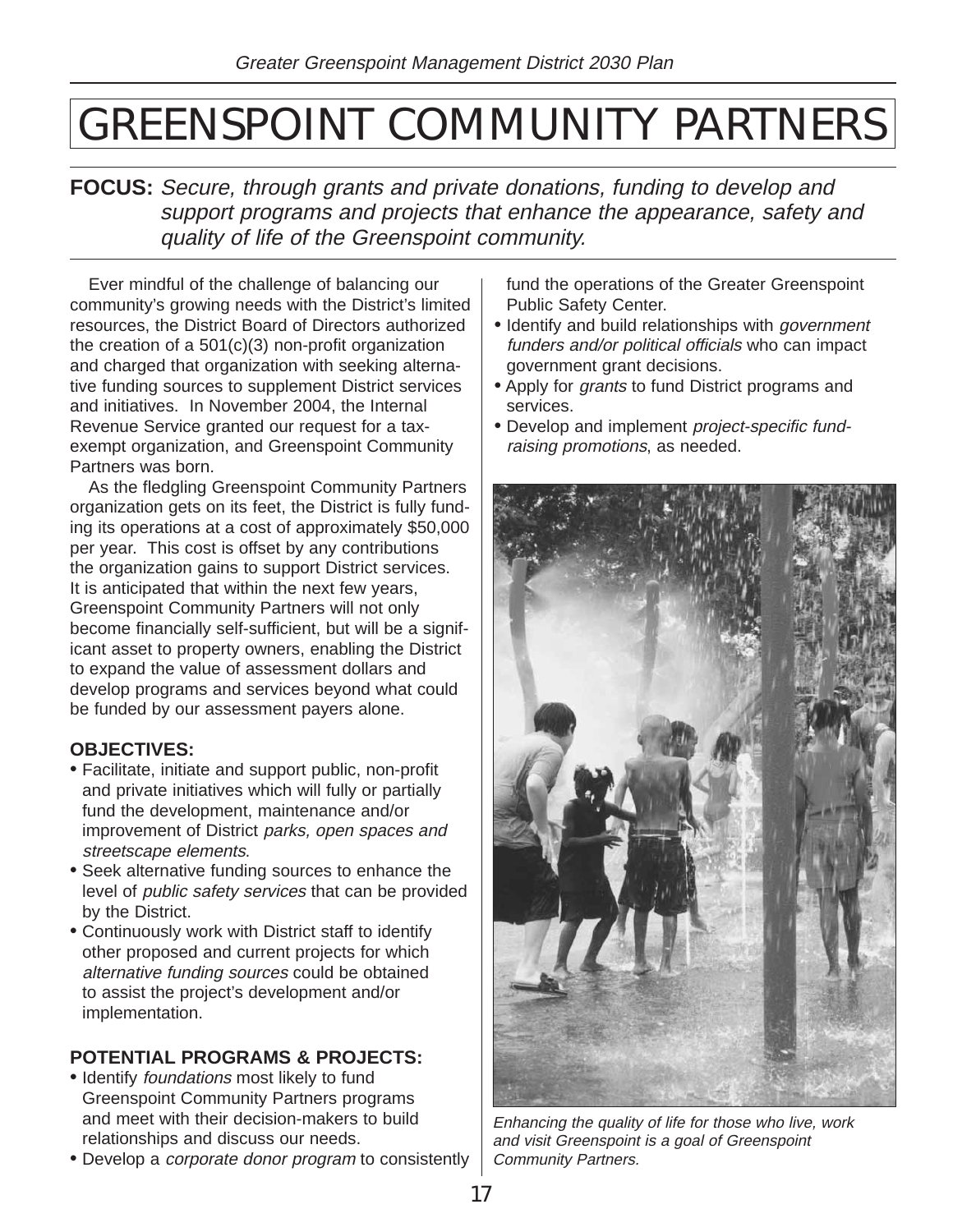# FINANCIAL & SUPPORT SERVICES

**FOCUS:** 1) Provide efficient and cost-effective support services to District programs, including Public Safety, Planning & Infrastructure, Marketing & Public Affairs, Field Services and Greenspoint Community Partners; 2) Provide accounting and support services as may be required by District contracts, grants and/or partnerships.

The Financial & Support Services division is responsible for the financial administration of the District and Greenspoint Community Partners, as well as various grants and contracts undertaken by the District, such as the Greater Greenspoint Redevelopment Authority management contract and the State Transportation Enhancement Program (STEP) grant funding the development of trails along Greens Bayou. Financial & Support Services represents 10% of the District's budget and strives to maintain the highest level of fiscal responsibility and accountability, allowing the District to provide even greater value to property owners.

## **ACCOMPLISHMENTS:**

- Produced financial audits with no questioned expenditures or material weaknesses since District's inception.
- Administered and produced clean financial audits for the three-year Greenspoint Flyer federal grant program.
- Increased program expenditures with Minority, Women, and Disadvantaged Business Enterprises (MWDBE) companies, exceeding compliance levels recommended by City of Houston.
- Increased service to one of our largest constituencies by providing Spanish-speaking capabilities in several different positions and programs, including recruitment of a bilingual receptionist and producing park signage and written materials in both Spanish and English.
- Developed and implemented an *Employee* Diversity Policy to heighten awareness of and sensitivity to ethnic and cultural differences among staff and volunteers.
- Increased staff productivity through technological updates to computers, the system network and individual calendaring capabilities.

Our Financial & Support Services division stands as a model for management districts across the region, often providing advice and support to new districts setting up their accounting and

management procedures. As we look to the future, this division's continued fiscal vigilance will contribute significantly to our ability to successfully implement this 2030 Plan.

## **OBJECTIVES:**

- Respond to the day-to-day needs of Greenspoint while initiating plans for *long-term stability and* growth.
- Utilize human and financial resources in an efficient manner to accomplish the 2030 Plan.
- Maximize the services and improvements provided by the city, county and state to property owners of Greenspoint.
- Provide oversight and management which is responsive to the needs of all Greenspoint property owners.
- Seek volunteer participation in the programs of the District from all sectors of the property and business owners and residents who make up the District.
- Administer the projects of the District in a way which will serve as an example for other areas and management districts to follow.

## **POTENTIAL PROGRAMS & PROJECTS:**

- Help ensure the most efficient use of monetary resources and provide annual financial audits that protect the financial integrity of the District; its client, the Greater Greenspoint Redevelopment Authority; and Greenspoint Community Partners.
- Ensure compliance with the Open Records Act and the Open Meetings Act of the State of Texas.
- Secure bids through the Request for Proposal (RFP) process for major purchases, ensuring that the state purchasing system is utilized in all appropriate situations.
- Manage accounting and records-keeping requirements of Greenspoint Community Partners and assist with grant applications.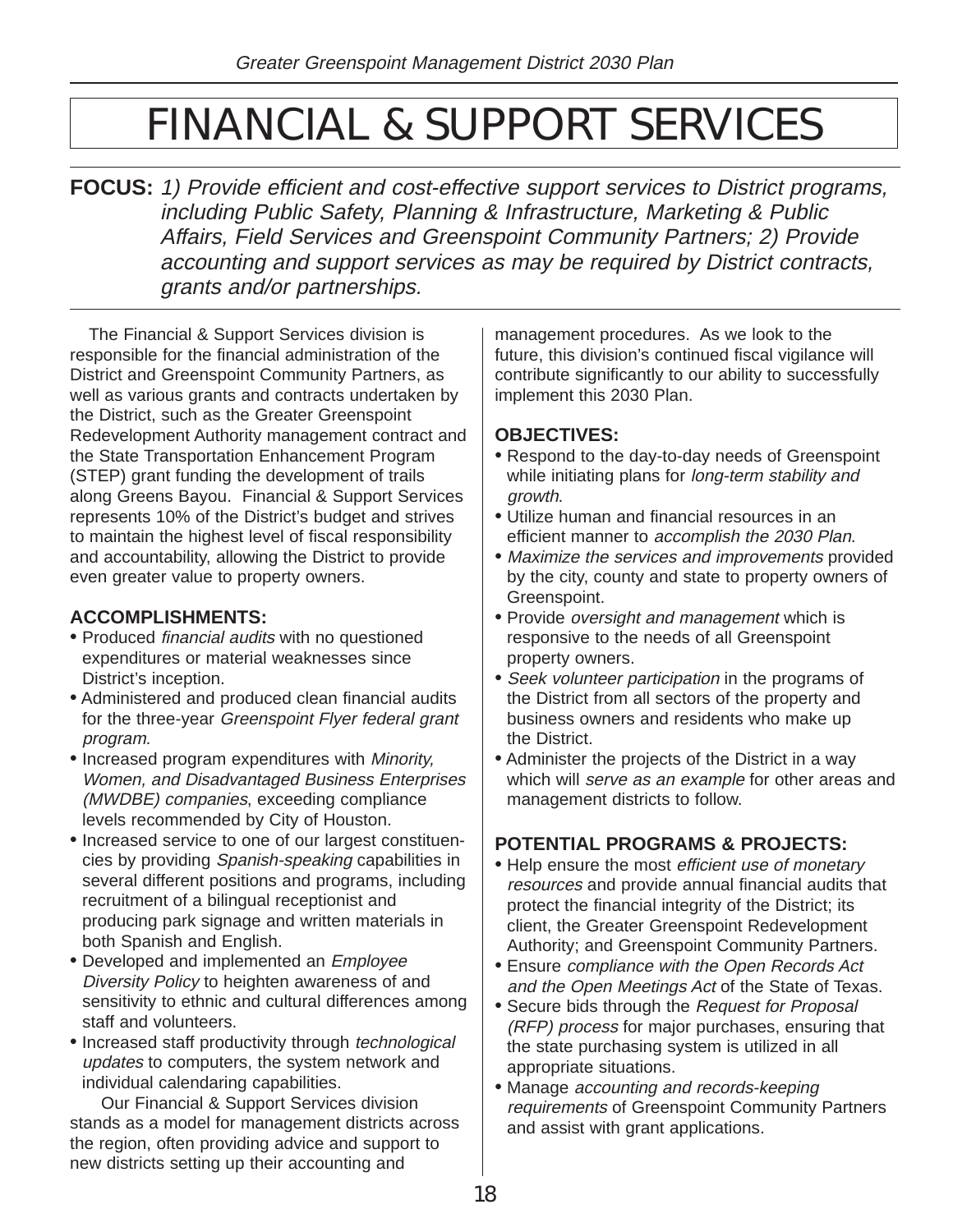# THE 2030 PLAN BUDGET

The District will provide funding to the major project areas as outlined below. These figures are general projections based on needs and priorities anticipated today expressed in 2006 dollars and not adjusted for inflation. From year to year, these budget figures and priorities will change, and our Plan provides that the District's Board of Directors will have the flexibility to adjust the application of

resources to meet the changing needs of the area.

Each year the District's Board of Directors will re-evaluate the 2030 Plan, determine the projects to be undertaken, and approve a budget for that year. The following is the projected average annual expenditure for the services authorized under this Plan. These numbers do not reflect additional revenue from special assessments.

| <b>Project Area</b>                                                                                                                                                                     | <b>Projected Average</b><br><b>Annual Expenditure</b> | <b>Projected</b><br>25-Year Total |
|-----------------------------------------------------------------------------------------------------------------------------------------------------------------------------------------|-------------------------------------------------------|-----------------------------------|
| <b>Public Safety</b><br>Police services, special security operations,<br>Public Safety Center, community crime prevention<br>projects, and selected projects from the 2030 Plan         | \$745,921                                             | \$18,648,025                      |
| <b>Planning &amp; Infrastructure</b><br>Transportation and mobility, parks and trails,<br>urban planning, public infrastructure, and selected<br>projects from the 2030 Plan            | \$252,158                                             | \$6,303,950                       |
| <b>Marketing &amp; Public Affairs</b><br>Economic development initiatives, communications,<br>media and investor relations, image campaign, and<br>selected projects from the 2030 Plan | \$574,135                                             | \$14,353,375                      |
| <b>Field Services</b><br>Recreational facilities management, maintenance of<br>public areas, landscape and streetscape projects,<br>and selected projects from the 2030 Plan            | \$728,813                                             | \$18,220,325                      |
| <b>Financial &amp; Support Services</b><br>Planning, accounting, compliance, management,<br>and administrative support for the District's projects                                      | \$275,061                                             | \$ 6,876,525                      |
| <b>Greenspoint Community Partners</b><br>Resource development, grant applications, financial<br>support for targeted programs                                                           | 212,520<br>\$.                                        | \$5,313,000                       |
| <b>TOTALS</b>                                                                                                                                                                           | \$2,788,608                                           | \$69,715,200                      |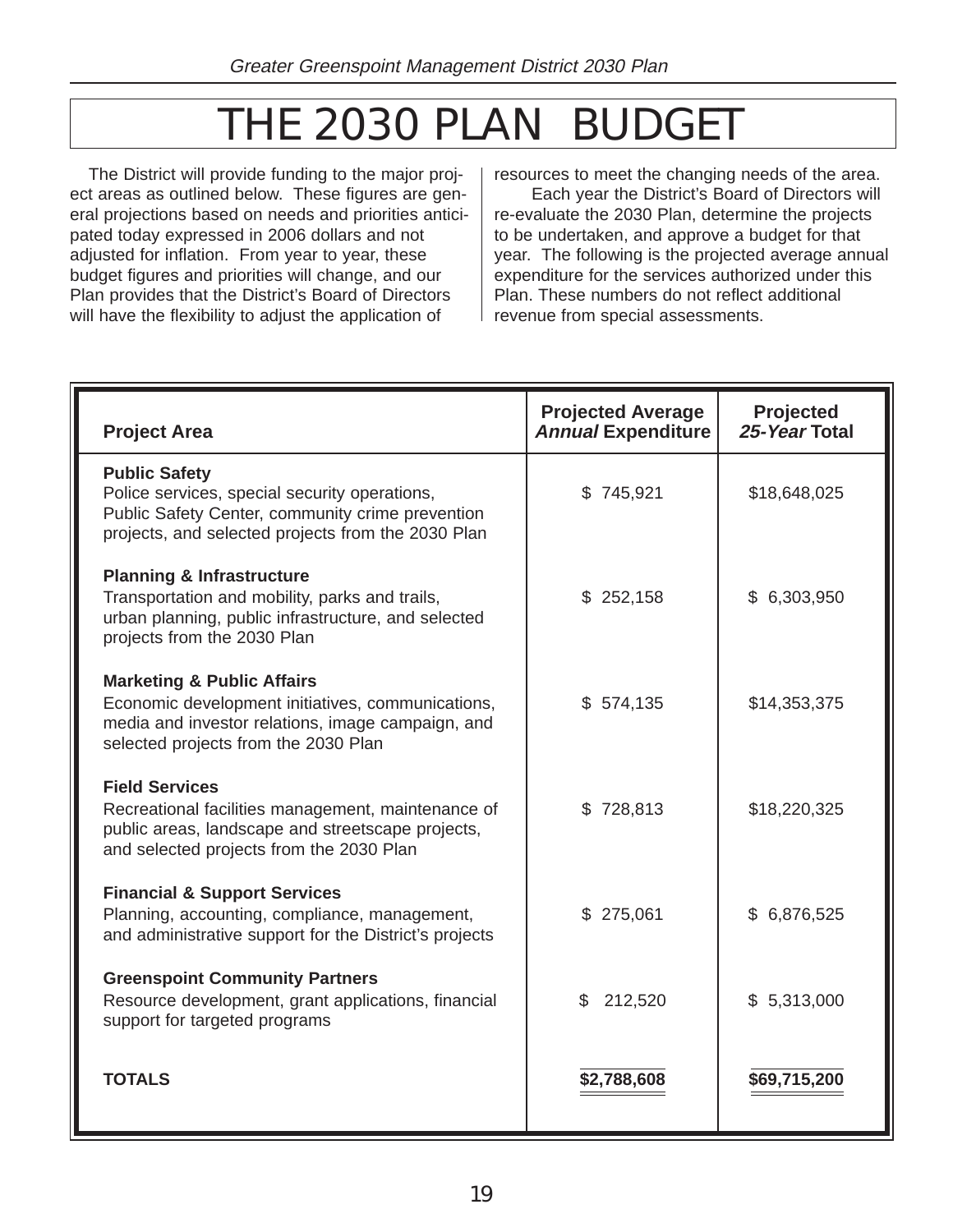# THE ASSESSMENT PLAN

Our 2030 Plan will supersede the current plan when this Plan becomes effective. The total assessment for the life of the Plan will be levied in Year One and then billed in annual installments to provide funding for the projects listed within the major areas of service outlined on pages 11 through 18. This assessment is subject to the caps set forth below. The assessment levied for the first year of this Plan will be \$0.13755 for each \$100 of value for property subject to assessment applied to the latest certified taxable values provided by the Harris County Appraisal District (HCAD). Delinquent payments will be subject to additional charges in accordance with the Texas Tax Code. In subsequent years, the District will assess property on the basis of the then current year's certified taxable HCAD value.

The District will provide funding to the major project areas as outlined above. These figures are general projections based on needs and priorities anticipated today. From year to year, priorities will change, and this Plan provides that the District's Board of Directors will have the flexibility to adjust the application of resources to meet the changing needs of the area. Each year the District's Board of Directors will re-evaluate the Plan, determine the projects to be undertaken and approve a budget for that year. If these revenue projections are not met, the District will adjust the annual budget to reflect this. Similarly, if revenues exceed projections, the Board may allocate those additional revenues to the various program categories.

The Board reserves the right, and intends at this time, to assess a lower amount than the maximum that could be levied during the 2030 Plan. However, the law requires that the District notify you of the maximum total assessment that could be charged, even though the Board does not contemplate assessing the maximum.

### **Maximum Assessment Rate**

Under this Plan, the Board may vary the rate of assessment each year, provided that the rates do not exceed the previous year's assessment rate (the "Maximum Assessment Rate") by more than 8.5%.

### **Maximum Individual Assessment**

In addition to the cap on the assessment rate, there will be a cap on the total dollar amount of assessment charged to each account (the "Maximum Individual Assessment"). Beginning the second year

that a property is assessed, and each year thereafter, the District cannot levy on your account a total dollar assessment that exceeds the previous year's assessment by more than 10%, unless the District holds a public hearing, of which you are notified, to add such value to its assessment roll.

### **Bonds and other Debt Financings**

Currently, our plan is to provide services and improvements on a pay-as-you-go basis. This Plan provides that the District may sell bonds or otherwise borrow money if the Board deems it appropriate or advisable to do so. If the Board decides that the sale of bonds or other debt financing is required to fund one or more projects, the Board will follow all steps required by law for such type of financing, as such law may change from time to time.

# MORE DETAILED INFORMATION ON THE PLAN

## **Property Subject to Assessment**

The property subject to assessment will be the land and improvements (real property only) of the approximately 650 commercial property owners within the 12-square-mile area of the District (current estimate). The District will exempt from assessment all property exempt by law as the law may change from time to time. Examples of exempt properties include: single-family detached residential, duplexes, triplexes, quadraplexes; property owned by municipalities, counties, other political subdivisions, and entities exempt from federal income tax under Section 501(c) (3) of the Internal Revenue Code; and recreational property or scenic use property that meets the requirements of Section 375.163, Texas Local Government Code.

### **Yearly Budgets and Assessment Rates**

The Board of Directors will evaluate annually the need for and advisability of the services authorized under this Plan to determine the specific projects within the Plan that will be undertaken the following year. The Board will then approve a budget for the following year consistent with the yearly plan and set the assessment rate for such year, taking into consideration the value of the property subject to assessment and the revenue that the assessment rate will produce.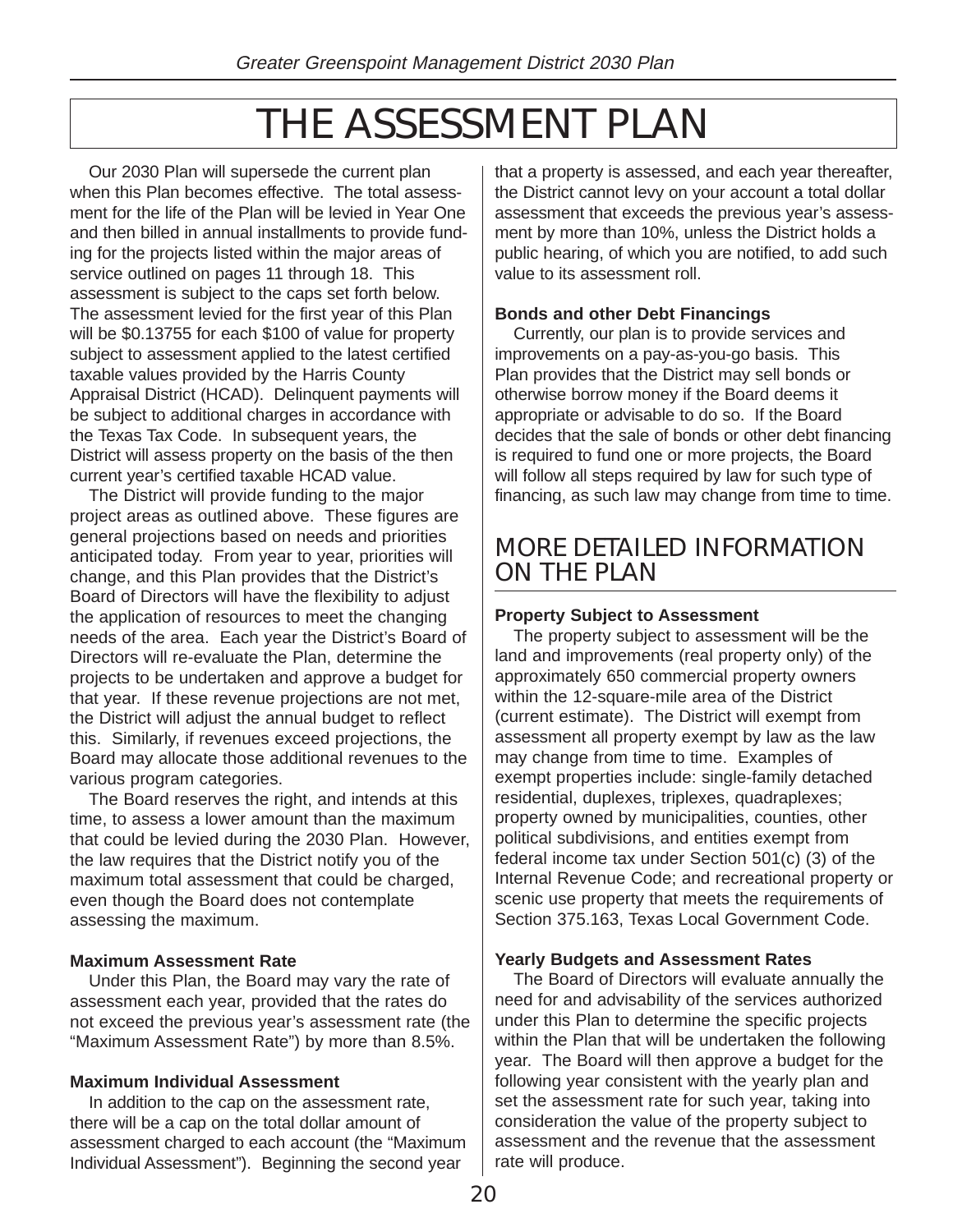As this Plan is anticipated to extend through 2030, it is probable that the service needs in each of the major categories will change. Therefore, this Plan allows the Board of Directors the flexibility to apply the assessment revenue to the major categories of services in varying percentages.

#### **Supplements to the Assessment Roll**

The District may add to its Assessment Roll any property annexed into the District, any value added due to land development or redevelopment, any new construction and increases in value that exceed the Maximum Individual Assessment at the latest certified value set by HCAD by using the following procedure. The Board will prepare a supplemental assessment roll on which such property will be listed, give notice and hold a public hearing or obtain waivers from property owners, and levy assessments against such property for the specific benefits to be received by the services and improvements to be provided by the District. Each year after such property is added to the roll, the Maximum Individual Cap will be recalculated based on the amount assessed for the previous year.

### **Collections and Penalties**

Assessments would become due and payable, become delinquent, and incur penalties and interest in accordance with the Texas Tax Code. Property which has a special use designation for tax purposes on the HCAD rolls, such as (a) agricultural use, (b) timber land use, or (c) recreational, park or service use, will be assessed by the Board at its designated special use value for so long as it enjoys that special use designation. If property that has a special use designation is converted to another use and loses its special use designation on the HCAD tax roll, the Board will assess such property in accordance with the provisions of the Texas Tax Code concerning recapture upon the conversion of such property to another use.

#### **Basis for Assessment**

In each year of the 2030 Plan, the assessment will be based on the certified taxable value for each property in such year as established by HCAD. This means that an individual property owner's assessment may vary each year and that property owners who choose to protest their property value, including the designation and value set for new construction, must do so to HCAD, and not the District, which will not determine values.

#### **Special Assessments**

In addition to the general assessment outlined above, the District, without the need to secure additional petitions, may levy a Special Assessment to provide the services and improvements outlined in this Plan. Such Special Assessment may be levied over all property within the District or over a defined area within the District, either as a one-time funding of one or more projects or for a specified period, not to exceed five years. If a Special Assessment is levied, the rate for such Special Assessment may not exceed the rate of the general assessment in the year that the Special Assessment is first levied. Examples of projects for which the District might consider levying a Special Assessment include, but are not limited to, flood control projects, street and other infrastructure, sidewalks, park development, landscaping, banner or other streetscape features, public safety programs and specific services to a defined area.

Special Assessments may be levied to fund any projects or services allowable under this Plan. The District must adhere to the following procedure to levy a Special Assessment. The District must prepare an outline of the projects/services proposed, the estimated cost of the projects/services and the assessment plan for such projects/services, including but not limited to, the following items related to the Special Assessment: the rate of the Special Assessment, the basis of the Special Assessment, the nature of the projects/services to be provided, the maximum Special Assessment rate, and the maximum individual Special Assessment, if applicable. The Special Assessment will be based on the estimated cost of projects or services. The District will then call a public hearing on the levy of such Special Assessment, notify owners of all property to be subject to the Special Assessment of such hearing and hold such hearing in accordance with all applicable law. Special Assessment collections and penalties will follow the same rules as listed previously for general assessments.

### **General Information**

The delivery of the proposed services and improvements is anticipated to add value to all properties within the District. The District property owners will be able to collectively leverage greater resources, resulting in increased levels of service and an enhanced public awareness and image for Greenspoint. An improved Greenspoint benefits property owners directly and also the Houston